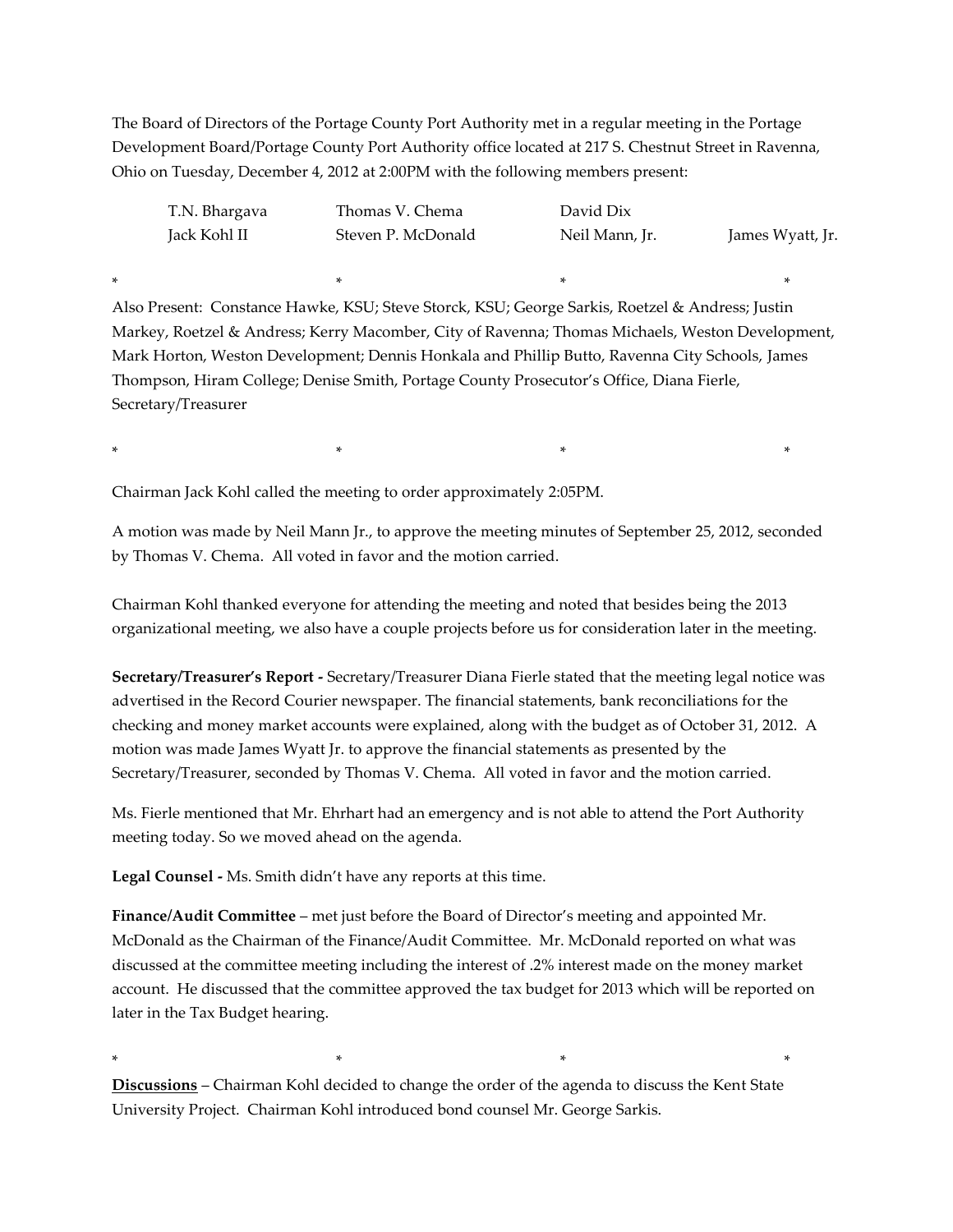Mr. Sarkis described the Kent State University project and explained it is expected to close in mid-January 2013 if the Port Authority approves the bond documents/resolution at this meeting. Mr. Sarkis discussed the bond resolution and term sheet that is in the agenda packets for all directors which relates the request from Kent State University to have the Port Authority assist them with purchasing the property for their project which is adjacent to the KSU campus. The term sheet outlines the structure of the proposed transaction. The basic transaction is that KSU will be assigning an option to the Port Authority to acquire the parcel and the Port will exercise that option to acquire the title of the property. The Port Authority will be issuing industrial development bonds in order to finance the purchase price through Chase bank. The Port will hold title to the property but the payments will be made by KSU to Chase bank. The paperwork will be set up as a revenue obligation. If KSU doesn't have the money to pay, it will not fall back on the port. The Port Authority has no obligation to make payment. Mr. Sarkis went step by step to discuss the bond resolution and the term sheet for the project. Kent State will pay a fee of \$25,000 to the Port Authority along with a \$6,000 annual fee for the entire term that the Port Authority owns the property. Ms. Connie Hawke and Mr. Steve Storck from KSU had some input into the description of the project. Mr. Chema asked of any environmental issues and Ms. Hawke stated a Phase 1 is done. There was more discussion between the parties which can be found on the tape of the meeting. Mr. Chema made a motion to approve the purchase of the real estate and described in the Bond Documents and Term Sheet per resolution #12-013, seconded by Mr. McDonald. All voted in favor and motion carried. Chairman Kohl and Mr. Chema thanked KSU for the opportunity to work with them on this project.

**Discussion of Old Ravenna High School Project.** – Chairman Kohl introduced Mark Horton and Tom Michaels of Weston Development who will be presenting the Market Study done for this project. Mr. Michaels explained the Market Study is complete and they need to start moving forward with the Feasibility Study. Mr. Michaels and Mr. Horton went on to discuss the Market Study, what they felt was a fit on the property and what they felt would not be a good fit. Many options were discussed for the property by those attending today. The group felt it is now the appropriate time to form a Focus Group which would include a couple directors of the Port Authority, business leaders, mayor, schools, hospital NEOMED and possibly others. The Port Authority will work on who they feel should be included in this group and the Secretary/Treasurer will get a meeting set up as quickly as possible. Mr. Chema thought that 12 – 13 people should be involved in the Focus Group.

Superintendent Dennis Honkala of the Ravenna City Schools explained that May 31<sup>st</sup> is expected to be the final compaction. The building is almost half way down and the Port Authority should be able to take ownership in May or June.

\* \* \* \*

**2013 Budget** – After discussion led by the chairman of the Finance/Audit Committee Mr. McDonald, a motion was made by Chairman Kohl to approve the 2013 Budget and forward it on to the Portage County Auditor per the ORC, seconded by Mr. Mann Jr., all voted in favor and the motion carried.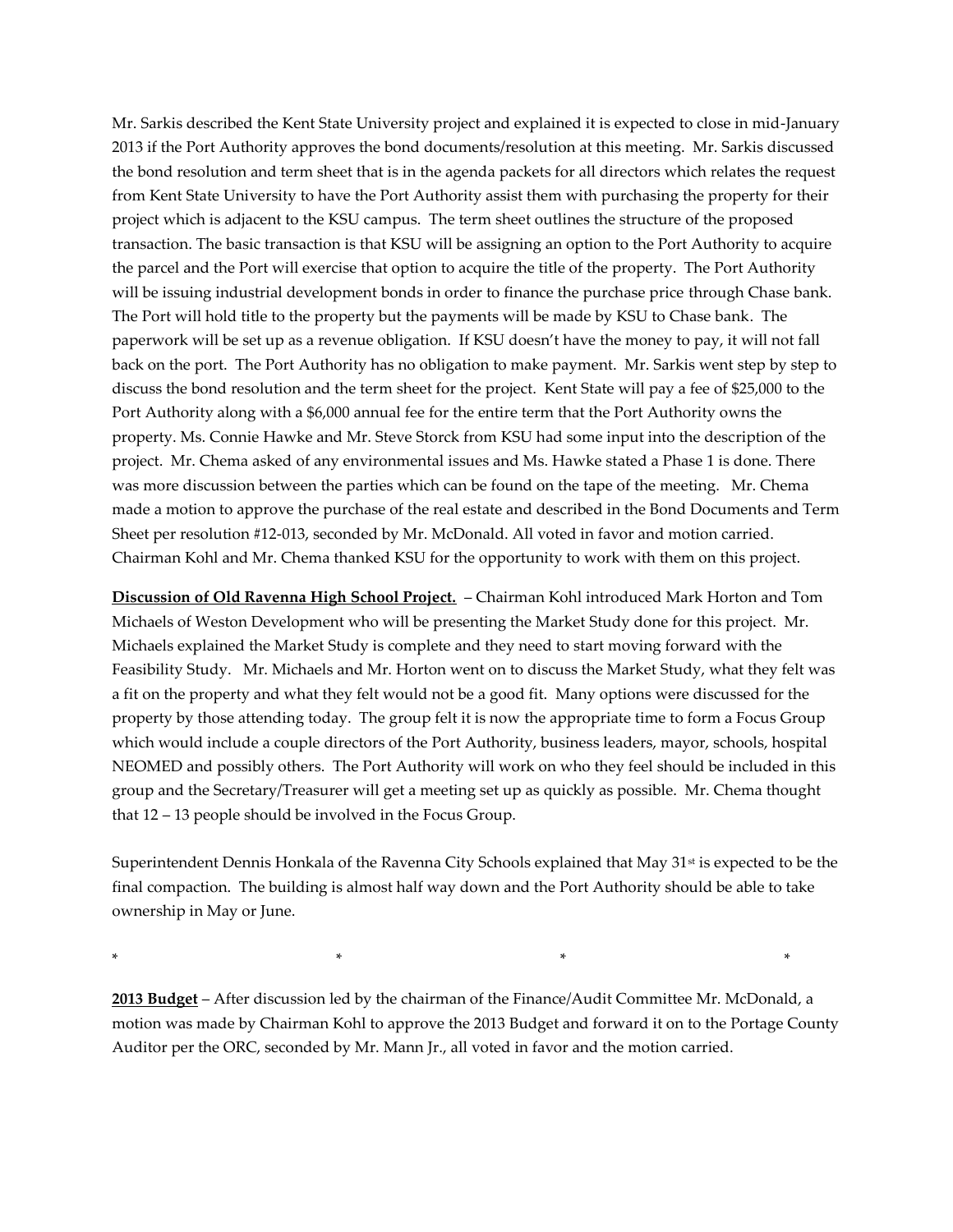### **Election of Officers**

**Chairman –** A motion was made by Mr. Chema to approve Mr. Kohl for another term as chairman of the Portage County Port Authority, seconded by Mr. McDonald. All voted in favor and the motion carried.

**Vice-Chairman** – Mr. Dix stated that since his term expired for the Port Authority and we haven't heard anything from the Portage County Commissioners about renewing his appointment, the Port Authority should consider someone else for this position. A motion was made by Mr. Mann Jr., too approve Mr. McDonald as Vice-Chairman, seconded by Mr. Dix. All voted in favor and the motion carried.

**Secretary/Treasurer** - Chairman Kohl made a motion that Ms. Fierle be approved as Secretary/Treasurer, seconded by Mr. Mann Jr. All voted in favor and the motion carried.

\* \* \* \*

## **Other Resolutions and Motions for 2013**

A motion was made by Mr. McDonald, seconded by Mr. Dix to approve the following resolutions for 2013. All voted in favor and the motion carried.

- 1. Resolution to authorize payment to Sutton for the surety bonds for Secretary/Treasurer Diana Fierle, Chairman Kohl and Director McDonald.
- 2. Resolution to authorize the purchase of items in an amount not to exceed \$150 necessary for the hosting of the PCPA meetings and functions from for 2013.
- 3. Resolution to authorize the Portage County Port Authority to pay an amount not to exceed \$300 in dues to the Ohio Port Authority Council for 2013.
- 4. Resolution for appointing two Directors to the Ohio Port Authorities Council, Chairman Kohl and Director Chema for 2013.
- 5. Resolution authorizing Ex-Officio Brad Ehrhart to be reimbursed for expenses associated with travel to the Ohio Port Authorities Council meetings in 2013.
- 6. Resolution approving the Secretary/Treasurer to attend Ohio Public Record Training.
- 7. Journal Entry authorizing the Secretary/Treasurer to pay the \$10,000 annual payment for services, 25% of all project fees collected in 2013 and \$5,000 contribution to the Portage Development Board.

A motion was made by Mr. McDonald, seconded by Mr. Mann Jr., to approve authorizing payment for meeting notices advertised in the Record Courier for the year 2013 in an amount not to exceed \$250. All voted in favor and the motion carried. Mr. Dix abstained.

\* \* \* \*

### **Correspondence**

In your packet is a public meeting invitation from Kerry Macomber, Director of Economic Development for the City of Ravenna.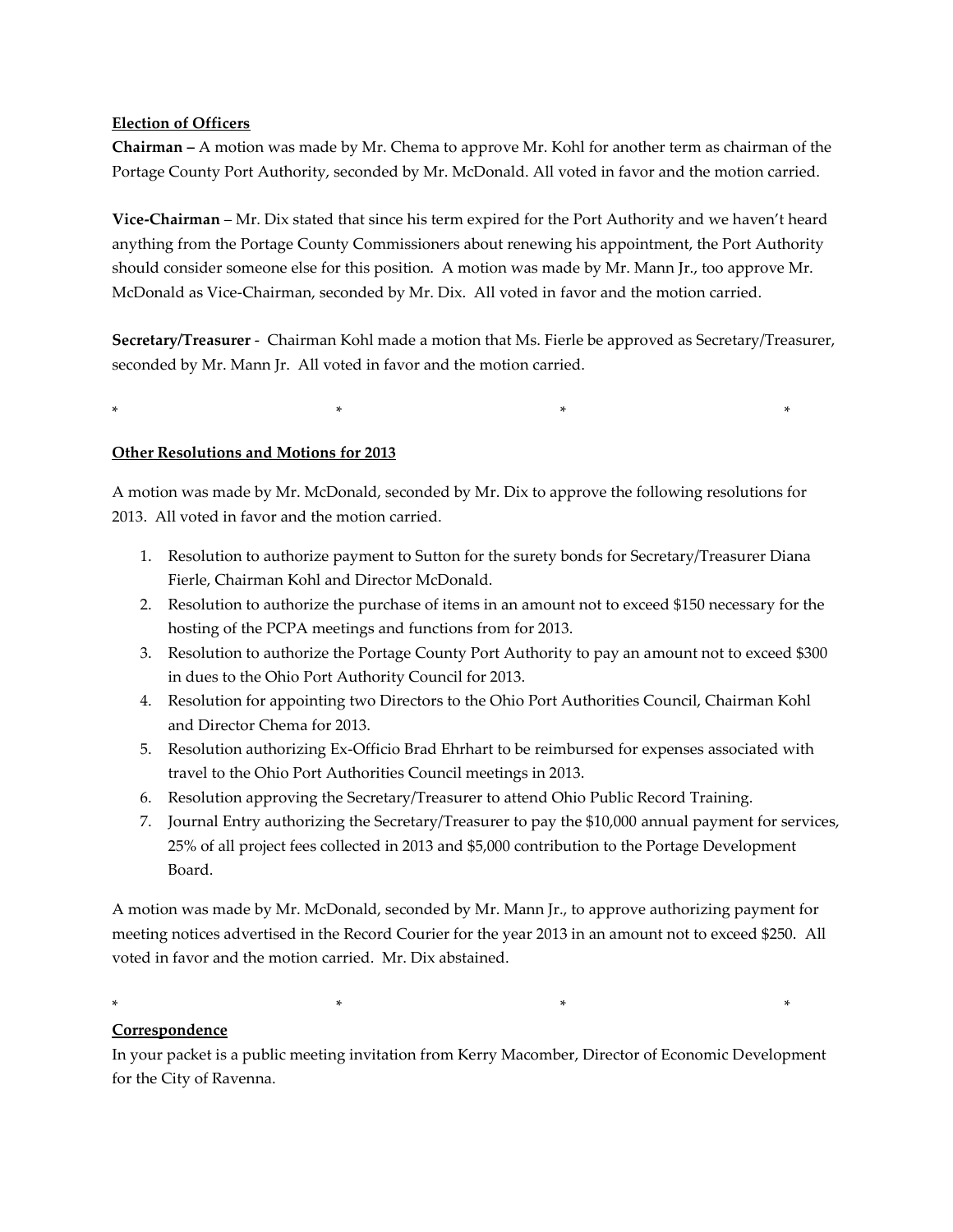There was a little more discussion regarding the Ravenna High School project. The directors feel this is a great project for the city and the Port Authority.

The next meeting dates were announced.

#### **RESOLUTION NO.: 12-013**

**RE: A RESOLUTION AUTHORIZING THE PORTAGE COUNTY PORT AUTHORITY TO ASSUME AN OPTION AGREEMENT AND ACQUIRE CERTAIN PARCELS OF PROPERTY LOCATED IN THE CITY OF KENT AND TO LEASE SUCH PROPERTY TO KENT STATE UNIVERSITY; AUTHORIZING THE ISSUANCE AND SALE OF UP TO \$4,000,000 PORT AUTHORITY DEVELOPMENT REVENUE BONDS FOR THE PURPOSE OF FINANCING THE COST OF ACQUIRING SUCH PROPERTY, CONSTITUTING "PORT AUTHORITY FACILITIES" WITHIN THE MEANING OF SECTION 4582.21, OHIO REVISED CODE; AUTHORIZING THE EXECUTION AND DELIVERY OF A LEASE AGREEMENT, A BOND PURCHASE AGREEMENT AND CERTAIN OTHER SECURITY AND RELATED DOCUMENTS IN CONNECTION THEREWITH; AND AUTHORIZING AND APPROVING RELATED MATTERS.**

\* \* \* \* \*

It was moved by Thomas V. Chema, seconded by Steven P. McDonald, that the following resolution be adopted:

- **WHEREAS,** the Portage County Port Authority (the "Issuer"), a body corporate and politic duly organized and validly existing under the laws of the State of Ohio (the "State"), is authorized and empowered, by virtue of the laws of the State, including without limitation, Sections 4582.43 and 4582.431, Ohio Revised Code, (a) to issue its revenue bonds and revenue notes for the purpose of financing of costs of acquiring, constructing, installing, equipping or improving port authority facilities, (b) to provide for a pledge of certain revenues sufficient to pay the principal of and interest and any premium on those revenue bonds and revenue notes, (c) to secure those revenue bonds as provided herein, and (d) to enact the Bond Legislation and to enter into the Lease Agreement, the Bond Purchase Agreement and the other Issuer Documents, each as defined in Section 1, upon the terms and conditions provided herein and therein;
- WHEREAS, Kent State University (the "University") has requested the assistance of the Issuer by assuming the assignment of option and acquiring the Property (as hereinafter defined) to enhance, foster, aid, provide or promote economic development, research and commerce and create and preserve jobs and employment opportunities, within the State and the Issuer, and the Issuer is authorized and empowered by Section 13 of Article VIII, Ohio Constitution, and Sections 4582.21 through 4582.59, Ohio Revised Code, as enacted and amended from time to time (collectively, the "Act"), to finance the acquisition of the Property, and issue and sell its revenue obligations therefor; and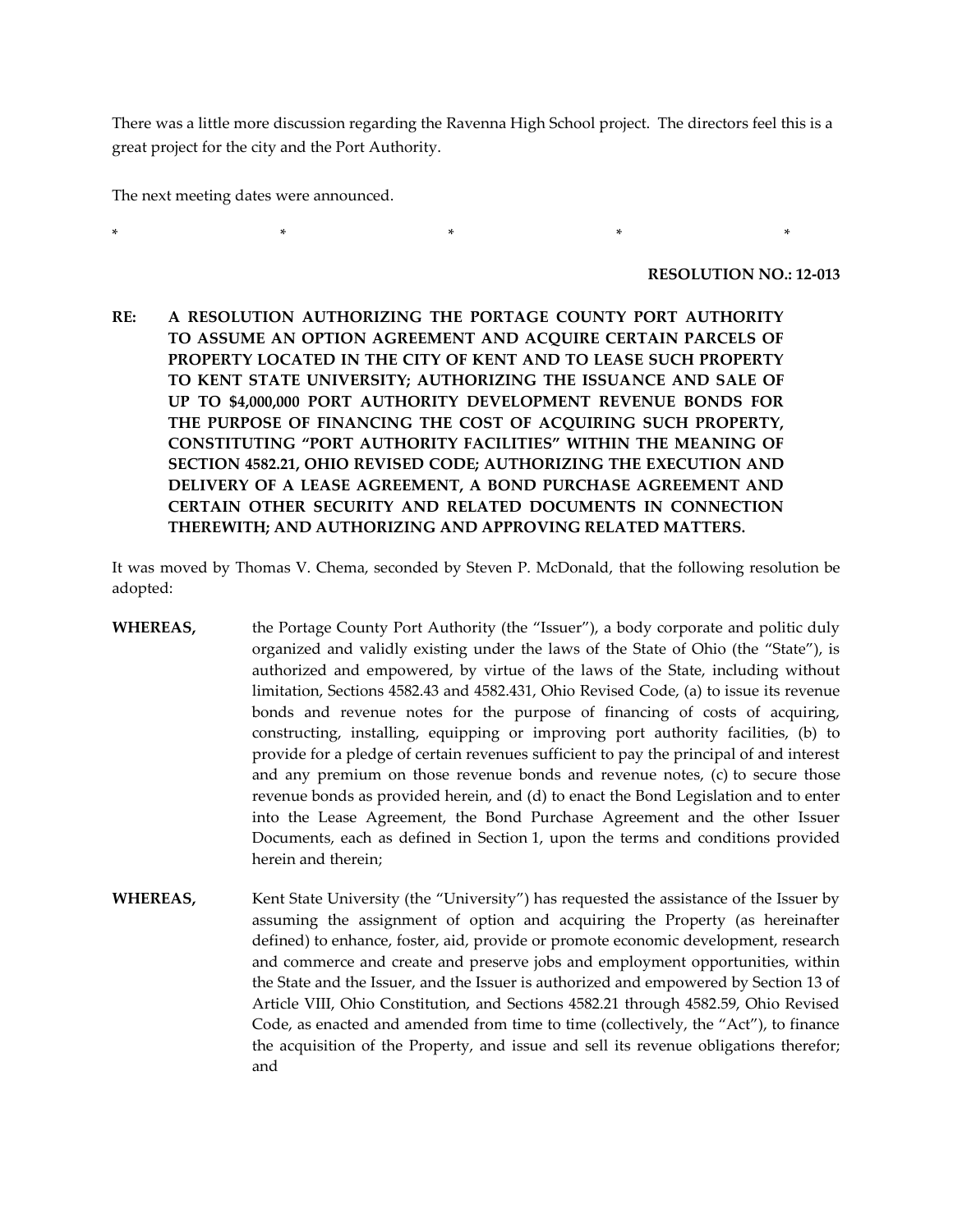**WHEREAS,** this Board has determined that it is necessary and proper and in the best interest of the Issuer to issue revenue bonds in the aggregate principal amount not to exceed \$4,000,000 to finance the costs of the Property to be acquired by the Issuer, and leased to the University pursuant to the Lease Agreement.

**RESOLVED,** by the board of directors (the "Board") of the Portage County Port Authority:

**Section 1.** Definitions. In addition to the words and terms elsewhere defined in this resolution, or by reference to the Lease Agreement, unless the context or use indicates clearly another meaning or intent:

"Act" means the applicable provisions of Chapter 4582, Revised Code, as enacted and amended from time to time pursuant to Section 13 of Article VIII of the Ohio Constitution.

"Assignment of Lease" means the Assignment of Lease, Rents and Profits from the Issuer to the Bondholder, transferring all right title and interest of the Issuer in and to the Lease Agreement, except for Unassigned Authority Rights, to the Bondholder to secure the Bonds.

"Assignment of Purchase Option" means the Assignment from the University to the Issuer of the Purchase Option.

"Assigned Rental Payments" means the Assigned Rental Payments as defined in the Lease Agreement.

"Bond Counsel" means such term as defined in Section 11 of this resolution.

"Bondholder" or "Holder" means the person in whose name the Bonds are registered on the register for which provision is made in the Bond Legislation.

"Bond Legislation" means this resolution, including without limitation, any Certificate of Award contemplated herein, all as duly amended or supplemented from time to time.

"Bond Purchase Agreement" means the Bond Purchase Agreement between the Issuer and the Original Purchaser relating to the purchase of the Bonds.

"Bond Register" means all books and records necessary for the registration, exchange and transfer of the Bonds as provided in Section 5 of this resolution.

"Bond Registrar" means the Fiscal Officer, as registrar, paying agent and authenticating agent for the Bonds.

"Bond Service Charges" means, for any period or date, the principal of and premium, if any, and interest on the Bonds accruing for that period or due and payable on that date.

"Bonds" means the bonds which have been authorized by this resolution and are issued pursuant to the Bond Legislation.

"Certificate of Award" means the certificate or certificates authorized by Section 3 of this resolution to be completed and executed by the Chairman or the Secretary-Treasurer of the Authority,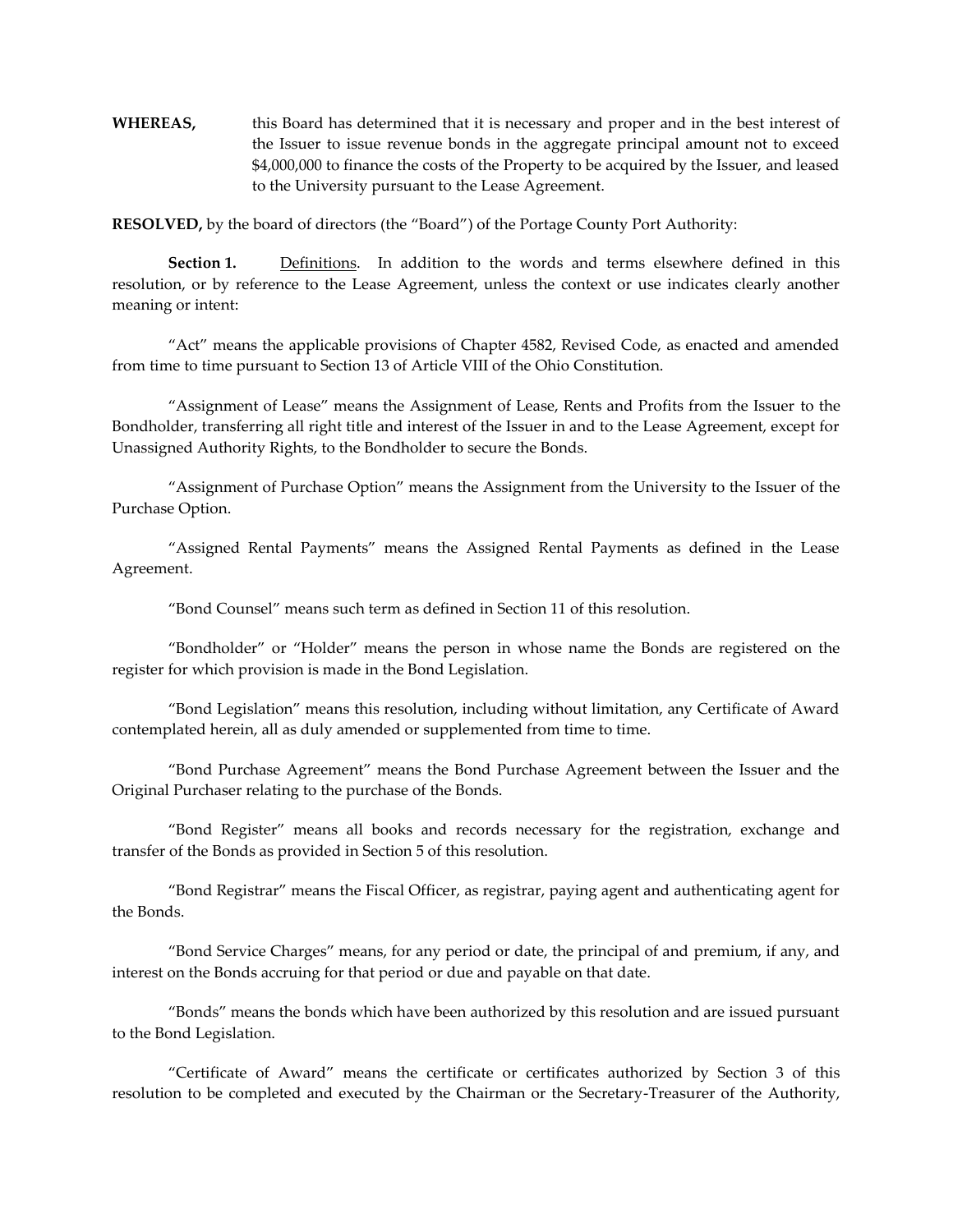determining such terms, details or other matters pertaining to the Bonds, their issuance, sale or delivery, and the security therefor, as are directed hereby to be determined in that certificate or certificates.

"Code" means the Internal Revenue Code of 1986, the Treasury Regulations (whether temporary or final) under that Code or the statutory predecessor of that Code, any amendments of, or successor provisions to, the foregoing, and any official rulings, announcements, notices, procedures and judicial determinations regarding any of the foregoing, all as and to the extent applicable. Unless otherwise indicated, reference to a section of the Code includes any applicable successor section or provision and such applicable Treasury Regulations, rulings, announcements, notices, procedures and determinations pertinent to that section.

"Chairman" means the Chairman of the Legislative Authority of the Issuer.

"Closing Date" means the date of original issuance and delivery of the Bonds

"Escrow Account" means an account established by the Escrow Agent into with the Issuer will deposit the proceeds of the Bonds to pay the costs of the Project, including the costs of issuance of the Bonds

"Escrow Agent" means a title company licensed to do business in the State designated by the Issuer in the Certificate of Award to establish the Escrow Account.

"Fiscal Officer" means the Secretary-Treasurer, or, if that position is vacant or its incumbent is unavailable, absent or incapacitated, any officer of the Issuer.

"Issuer" means the Portage County Port Authority, a body corporate and politic duly organized and validly existing under the laws of the State of Ohio.

"Issuer Documents" means, collectively, the Bond Legislation, the Lease Agreement, the Assignment of Purchase Option, the Assignment of Lease, the Bond Purchase Agreement, any tax agreement, certificate or filing required by Bond Counsel if the Bonds are issued as Tax-Exempt Bonds, and any other mortgages, security agreements, pledges, instruments or documents required to be entered into by the Issuer to consummate the transactions contemplated by the foregoing documents.

"Lease Agreement" means the Lease Agreement between the Issuer, as lessor, and the University, as lessee, as amended or supplemented from time to time in accordance with its terms.

"Legislative Authority" means the Board of Directors of the Issuer.

"Original Purchaser" means JPMorgan Chase Bank, N.A., or such other entity or entities identified as the original purchaser in the Certificate of Award.

"Port Authority Facilities" or "port authority facilities" means port authority facilities as defined in the Act.

"Project" means the acquisition of the Property pursuant to the Purchase Option.

"Property" means parcels of real property more particularly described in the Purchase Option, together constituting a "project" and "port authority facilities" as defined in the Act.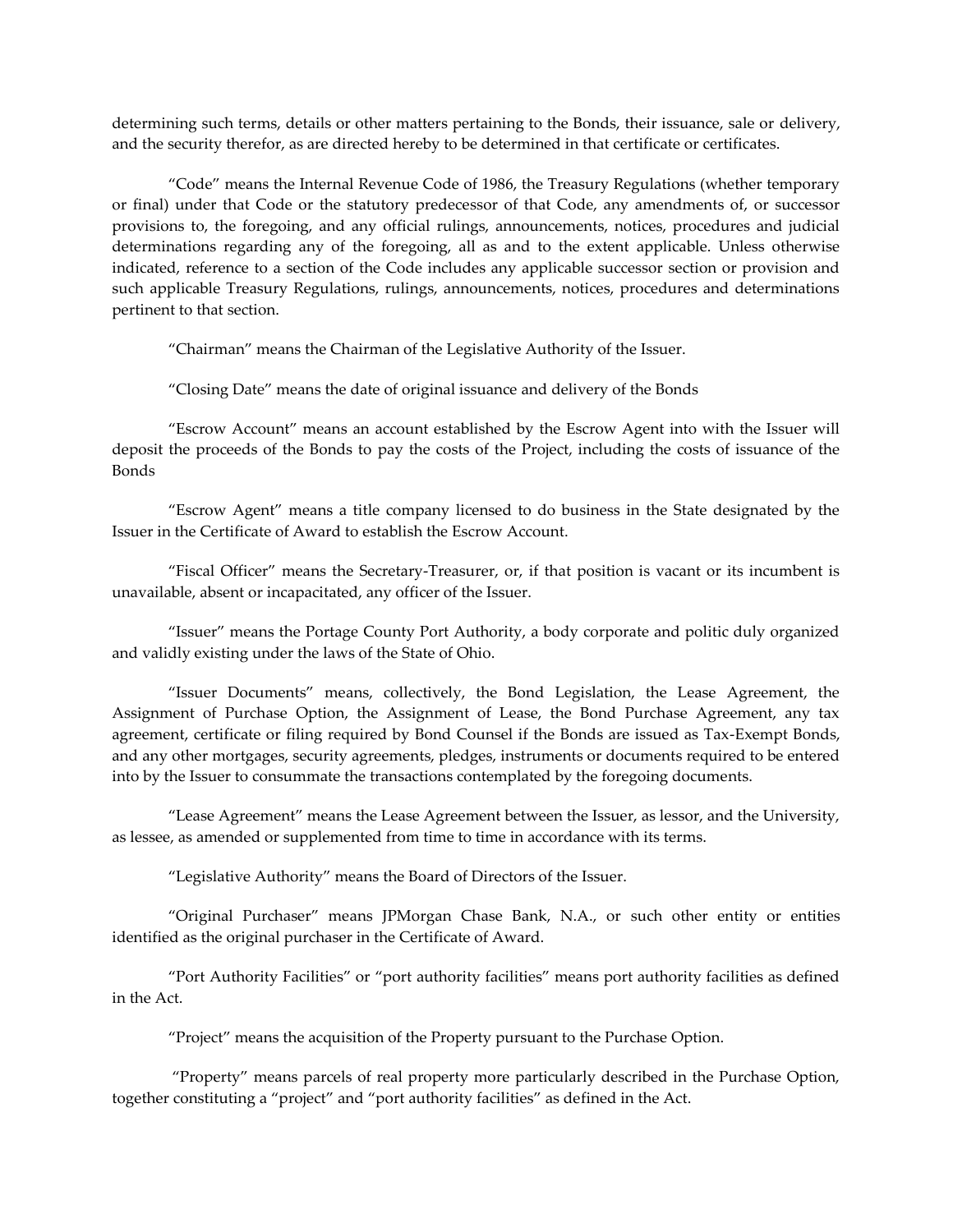"Purchase Option" means the option to purchase the Property dated October 5, 2012 between the University and GMS Development LLC.

"Revenues" means (a) the Assigned Rental Payments, and (b) all other moneys received or to be received by the Issuer under the Lease Agreement or from the lease, sale or other disposition of the Property, other than Unassigned Issuer Rights.

"Secretary-Treasurer" means the Secretary-Treasurer of the Issuer.

"State" means the State of Ohio.

"Tax-Exempt Bonds" means bonds the interest on which, in the opinion of Bond Counsel delivered at the time of issuance thereof, is excludable from gross income of the Holder thereof for federal income tax purposes.

"Unassigned Issuer Rights" means all the rights of the Issuer to receive Additional Rental Payments, to be held harmless and reimbursed for reasonable attorney's fees and expenses under the Lease Agreement, and to give or withhold consent to amendments, changes, modifications, alterations and termination of the Lease Agreement.

"University" means Kent State University, a state university established and existing under Chapter 3341 of the Ohio Revised Code.

"Vice Chairman" means the Vice Chairman of the Legislative Authority of the Issuer.

The captions and headings in the Bond Legislation are solely for convenience of reference and do not define, limit or describe the scope or intent of any provisions or sections of the Bond Legislation.

**Section 2.** Findings and Determinations; Authorization of Bond. This Legislative Authority determines that:

(a) By virtue of the laws of the State, including Article VIII, Section 13 of the Ohio Constitution and the Act, the Issuer is authorized and empowered to do the following:

- (i) to acquire, construct, install and equip "port authority facilities" as defined in Section 4582.21(E) of the Act, and issue its revenue bonds and revenue notes to finance the costs of such facilities;
- (ii) to adopt the Bond Legislation to evidence such bond indebtedness and to provide for "revenues," as defined in Section 4582.21(G) of the Act, and as referenced in Section 4582.48 of the Act, sufficient to pay the principal of, premium, if any, and interest on those bonds;
- (iii) enter into the Lease Agreement pursuant to which the Issuer will lease the Property to the University;
- (iv) secure bonds and notes and other obligations of the Issuer by a pledge and assignment of certain revenues and other interests, including securing the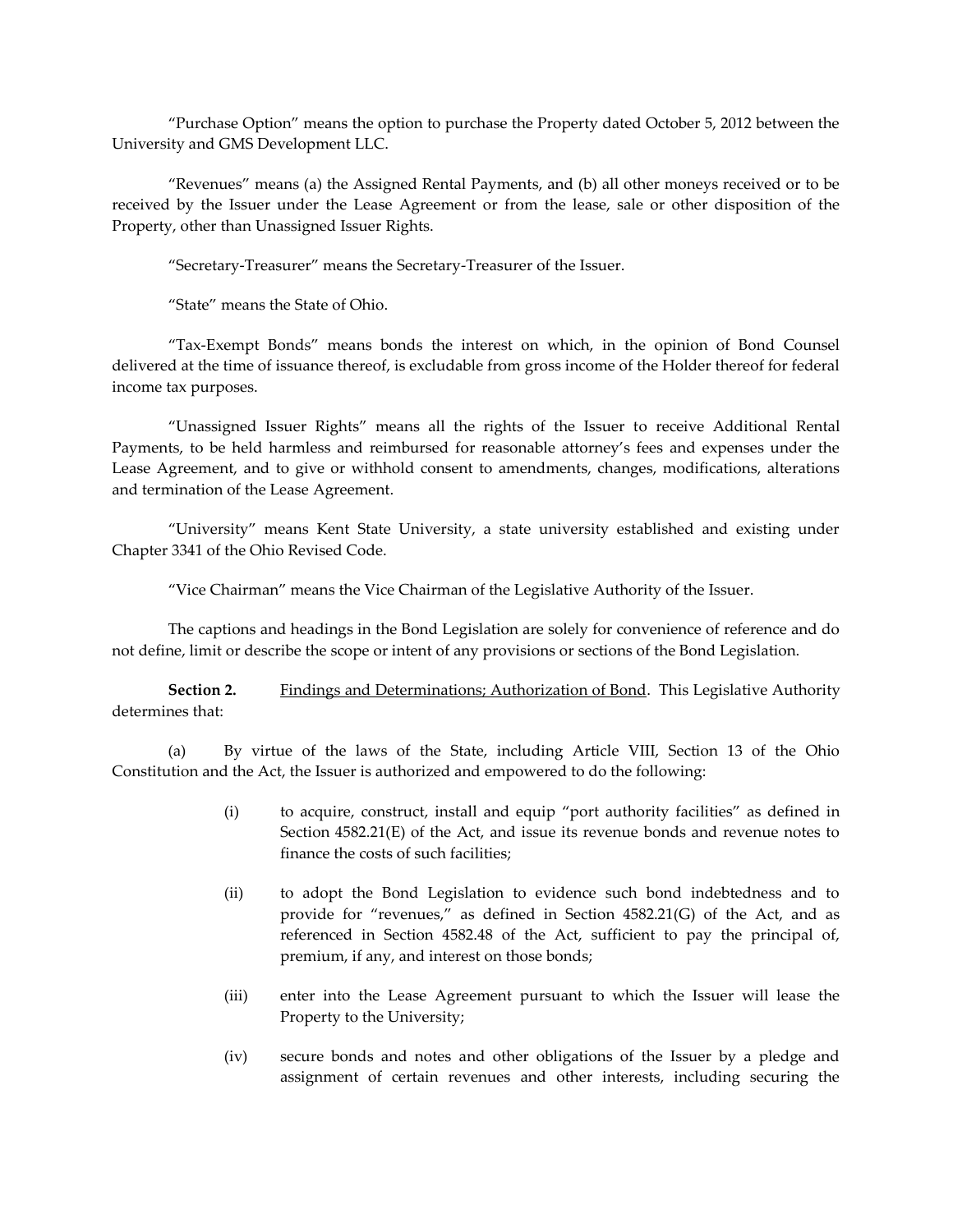payment of the Bond Service Charges on the Bonds by assigning to the Holders the Revenues; and

(v) enter into the Bond Purchase Agreement and the other Issuer Documents.

(b) Under the Bond Legislation, the Issuer is authorized to issue and sell the Bonds, and to apply the proceeds derived from the sale of the Bonds to finance the costs of the Project.

(c) Under the Lease Agreement, the Issuer is authorized to lease the Property to the University.

(d) The Property is a "port authority facility" as defined in the Act and is consistent with the purposes of Article VIII, Section 13 of the Ohio Constitution.

(e) The proposed use of the Property is in furtherance of the purposes of the Act and will benefit the people within the jurisdictional boundaries of the Issuer and the State by creating and preserving jobs and employment opportunities and improving the economic welfare of the people within the greater Portage County region.

(f) The provision and financing of the costs of the Project to be leased to the University pursuant to the Lease Agreement will require the Issuer to issue, sell and deliver the Bonds in the aggregate principal amount not to exceed \$4,000,000 under the Bond Legislation.

(g) All formal actions of this Board relating to the enactment of this resolution were taken in an open meeting of this Board. All deliberations of this Board and of any of its committees that resulted in formal actions were in meetings open to the public in compliance with all legal requirements, including Section 121.22, Revised Code.

Section 3. Acceptance of Assignment; Purchase of Property; Lease of Property; Issuance of Bonds.

(a) Acceptance of Assignment; Purchase of Property. The Board hereby approves the acceptance of assignment of Purchase Option from the University and authorizes and directs the Chairman, the Vice Chairman, or the Fiscal Officer to execute and deliver, in the name and on behalf of the Issuer, the Assignment of Purchase Option, provided that such Assignment of Purchase Option shall be in final form approved by the Chairman, shall not be inconsistent with this Bond Legislation and the Act, and shall not be substantially adverse to the Issuer, the approval of which shall be conclusively evidenced by its execution. The Chairman, the Vice Chairman, or the Fiscal Officer are further authorized and directed to take such actions and execute and deliver, in the name and on behalf of the Issuer, such instrument and certificates as may be required to consummate the purchase of the Property in accordance with the terms of the Purchase Option, together with such modifications or amendments thereto as the Chairman may deem necessary or appropriate in order to permit the Issuer to acquire the Property in accordance with this resolution.

(b) Lease of Property. The Board approves the lease of the Property to the University pursuant to the terms of the Lease Agreement. The Board hereby authorizes and directs the Chairman, the Vice Chairman, or the Fiscal Officer to execute and deliver, in the name and on behalf of the Issuer, the Lease Agreement between the Issuer and the University, provided that such Lease Agreement shall be in final form approved by the Chairman, shall not be inconsistent with this Bond Legislation and the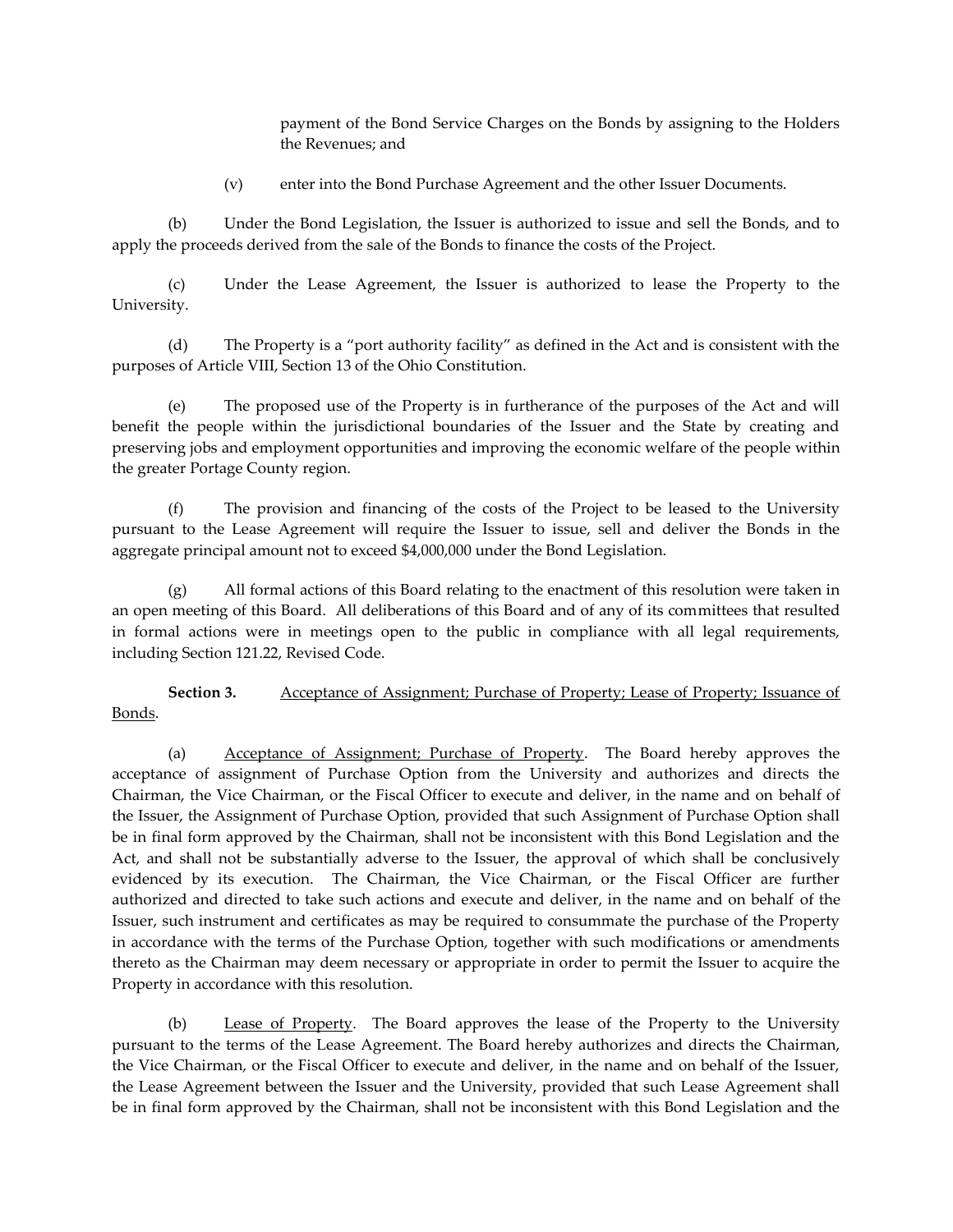Act, and shall not be substantially adverse to the Issuer, the approval of which shall be conclusively evidenced by its execution

(c) Terms and Provisions of the Bonds. In order to finance the costs of the Project, the Bonds shall be issued as one or more series of bonds only in fully registered form, shall be issued in denomination or denominations requested by the Original Purchaser and shall be dated as of the date of issuance of the Bonds as set forth in the Bond Resolution and in accordance with the following terms and provisions:

- (i) Designation; Principal Amount. The Bonds shall be designated "Portage County Port Development Revenue Bonds, Series 2012 (Kent State University Project)" or such other designation as shall be set forth in the Certificate of Award. The aggregate principal amount of Bonds, not exceeding \$4,000,000, shall be as determined in the Certificate of Award.
- (ii) Maturity Date. The Bonds shall mature on the maturity date set forth in the Certificate of Award; provided, the maximum maturity date shall not exceed 20 years.
- (iii) Interest; Payment Dates. The Bonds shall bear the rate or rates of interest per year set forth in the Certificate of Award, not exceeding 9% per annum, and shall be payable on the payment dates as provided in the Certificate of Award. The Bonds shall bear interest from the most recent date to which interest has been paid or provided for, or, if no interest has been paid or provided for, from their date.
- (iv) Redemption and Tender. The Bonds shall be subject to prior redemption and tender as provided in the Certificate of Award.
- (v) Tax-Exempt Bonds. The Fiscal Officer may, with advice of Bond Counsel, determine in the Certificate of Award that the Bonds be issued as Tax-Exempt Bonds.

(d) Certificate of Award. On the date of issuance of the Bonds, the Chairman or the Fiscal Officer shall execute and deliver a Certificate of Award on behalf of the Issuer establishing such terms of the Bonds as set forth in this Section 3. All matters determined in the Certificate of Award shall be conclusive and binding.

**Section 4.** Execution and Authentication of the Bonds; Appointment of Bond Registrar. The Bonds shall be signed by the Chairman or the Vice Chairman, in the name of the Issuer and in his official capacities, provided that such signature may be a facsimile. The Bonds shall be issued in such denominations and numbers as requested by the Original Purchaser and approved by the Fiscal Officer, and shall be numbered as determined by the Fiscal Officer in order to distinguish each Bond from any other Bond.

The Fiscal Officer is hereby designated as the Bond Registrar and in that capacity shall act as registrar, paying agent and authenticating agent for the Bonds as further described in the bond Legislation.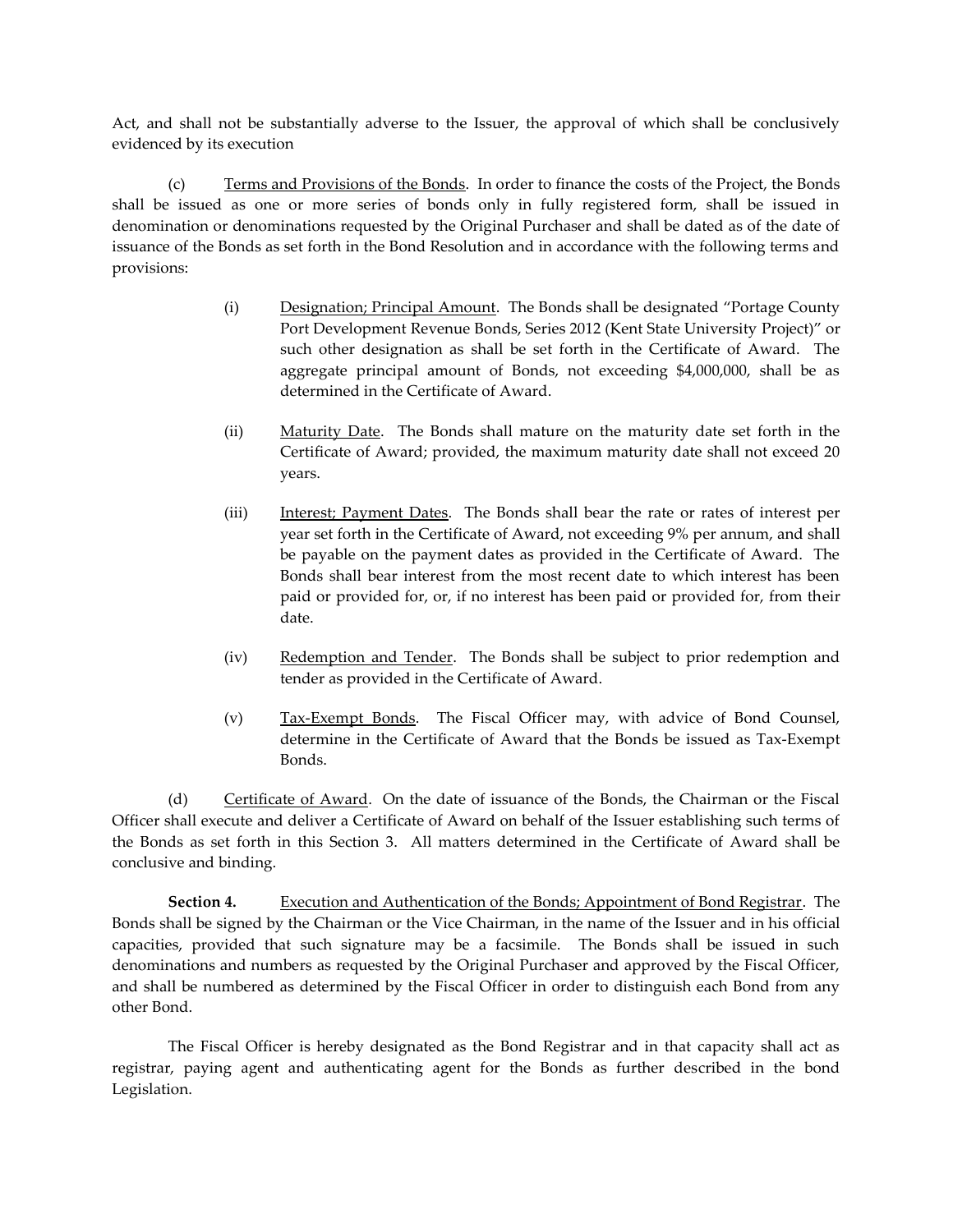No Bond shall be valid or obligatory for any purpose or shall be entitled to any security or benefit under this Bond Legislation unless and until the certificate of authentication printed on the Bond is signed by the Bond Registrar. Authentication by the Bond Registrar shall be conclusive evidence that the Bond so authenticated has been duly issued, signed and delivered under, and is entitled to the security and benefit of, the Bond Legislation.

#### **Section 5.** Transfer and Exchange.

(a) Bond Register. So long as any of the Bonds remain outstanding, the Bond Registrar shall maintain and keep the Bond Register at the principal office of the Issuer on which the accurate record of the names and addresses of the registered owners of the Bonds shall be maintained. The person in whose name a Bond is registered on the Bond Register shall be regarded as the absolute owner of that Bond for all purposes of the Bond proceedings. Payment of or on account of the debt charges on any Bond shall be made only to or upon the order of that person; neither the Issuer nor the Bond Registrar shall be affected by any notice to the contrary, but the registration may be changed as provided in this section. All such payments shall be valid and effectual to satisfy and discharge the Issuer's liability upon the Bonds, including interest, to the extent of the amount or amounts so paid.

(b) Transfer and Exchange. Any Bond may be exchanged for Bonds of any denomination or denominations requested by the Holders upon presentation and surrender to the Bond Registrar at the principal office of the Issuer. A Bond may be transferred only on the Bond Register upon presentation and surrender of the Bond to the Bond Registrar at the principal office of the Issuer together with an assignment signed by the registered owner or by a person legally empowered to do so in a form satisfactory to the Bond Registrar. Notwithstanding the foregoing, no Bond may be transferred unless the Holder requesting such transfer first delivers to the Issuer and the Bond Registrar an opinion of counsel selected by the Holders and acceptable to the Issuer that such transfer does not violate the Securities Act of 1933 and the Indenture Act of 1939, as amended, and the regulations issued pursuant thereto. Upon exchange or transfer the Bond Registrar shall complete, authenticate and deliver a new Bond or Bonds of any denomination or denominations requested by the Holders equal in the aggregate to the unmatured principal amount of the Bond surrendered and bearing interest at the same rate and maturing on the same date.

If manual signatures on behalf of the Issuer are required, the Bond Registrar shall undertake the exchange or transfer of Bonds only after the new Bonds are signed by the authorized officers of the Issuer. In all cases of Bonds exchanged or transferred, the Issuer shall sign and the Bond Registrar shall authenticate and deliver Bonds in accordance with the provisions of the Bond Legislation. The exchange or transfer shall be without charge to the owner, except that the Issuer and the Bond Registrar may make a charge sufficient to reimburse them for any tax or other governmental charge required to be paid with respect to the exchange or transfer. The Issuer or the Bond Registrar may require that those charges, if any, be paid before the procedure is begun for the exchange or transfer. All Bonds issued and authenticated upon any exchange or transfer shall be valid obligations of the Issuer, evidencing the same debt, and entitled to the same security and benefit under the Bond proceedings as the Bonds surrendered upon that exchange or transfer. Neither the Issuer nor the Bond Registrar shall be required to make any exchange or transfer of any Bond selected for redemption, in whole or in part.

(c) Lost, Mutilated or Destroyed Bonds. The Bond Registrar shall complete, authenticate, deliver and register new Bonds to replace Bonds lost, stolen, destroyed or mutilated upon receiving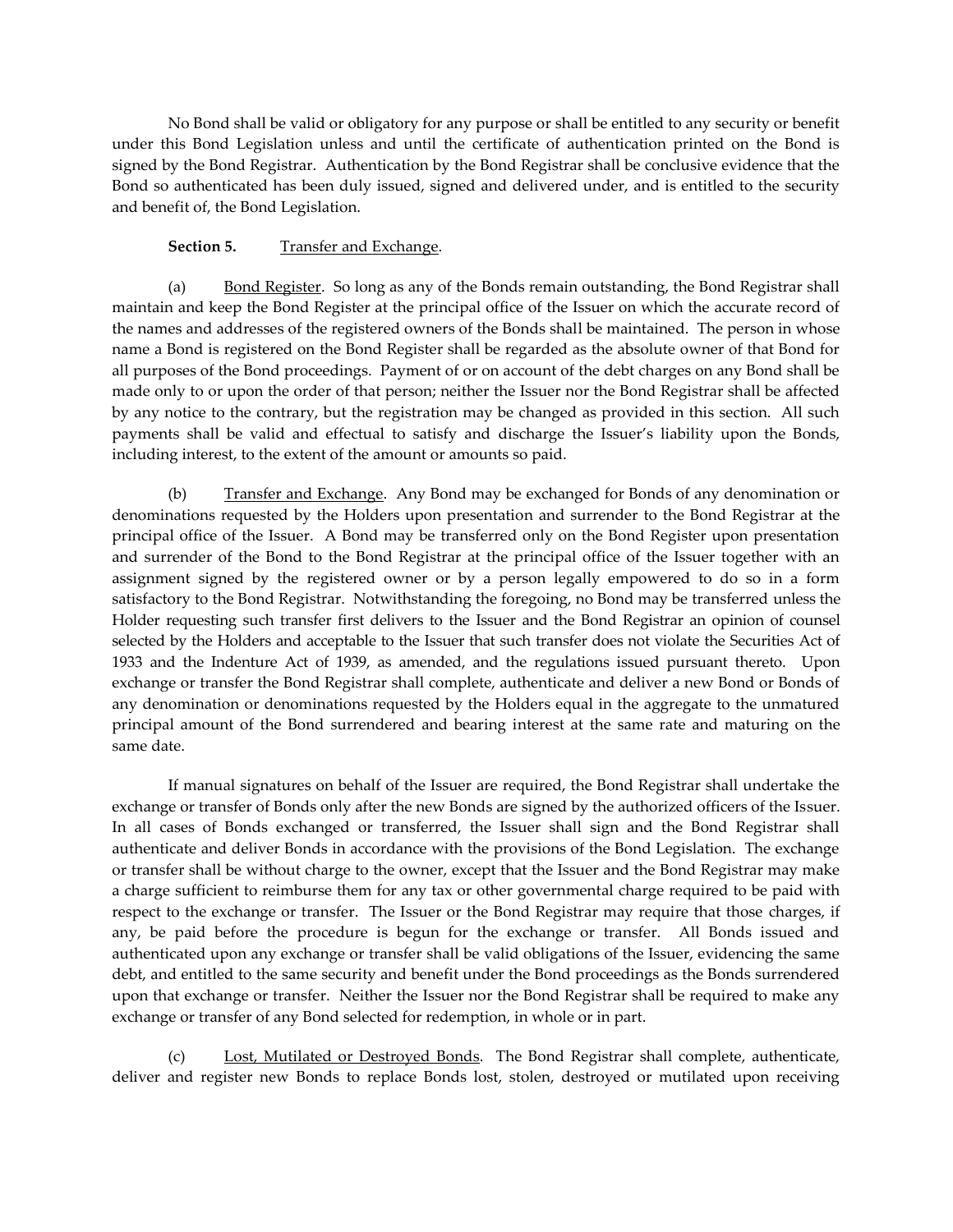written instructions from the Chairman or the Secretary-Treasurer to do so together with evidence of indemnification of the Issuer by the Holder(s) thereof in a form satisfactory to the Issuer.

**Section 6.** Sale of the Bonds. The Bonds shall be sold and awarded by the Issuer to the Original Purchaser for the purchase price, in accordance with the Bond Legislation, the Certificate of Award, and the Bond Purchase Agreement. It is hereby determined that the purchase price and the manner of sale and the terms of the Bonds, as provided in the Bond Legislation, the Certificate of Award, and the Bond Purchase Agreement, are consistent with all legal requirements and will carry out the public purposes of the Act.

The Chairman and the Fiscal Officer are authorized and directed, alone or together, to make the necessary arrangements with the Original Purchaser to establish the date, location, procedures and conditions for the delivery of the Bonds to the Original Purchaser and to take all steps necessary to effect due execution, authentication and delivery of the Bonds to the Original Purchaser under the terms of this resolution and the Certificate of Award.

**Section 7.** Allocation of Proceeds of the Bonds; Escrow Account. On the Closing Date, the proceeds of the Bonds received by the Issuer from the Original Purchaser shall be transferred by the Issuer to the Escrow Agent. The Escrow Agent shall deposit the Bond proceeds received from the Issuer in the Escrow Account and disburse such proceeds, at the written instruction of the Issuer, to pay costs of the Project in accordance with the terms of the Purchase Option, including the costs of issuance of the Bonds.

**Section 8.** Security for the Bonds. The Bond Service Charges shall be equally and ratably payable solely from the Revenues. The Issuer hereby absolutely and irrevocably pledges and assigns to and grants a lien in favor of, the Holders of the Bonds all of its right, title and interest in and to the Revenues for the payment of the Bond Service Charges. Pursuant to Section 4582.48 of the Act, the pledge and assignment of, and lien on, the Revenues shall be valid and binding from the date of this resolution and the Revenues so pledged and hereafter received by the Issuer are immediately subject to such pledge, assignment and lien without any physical delivery thereof or further act, and the pledge, assignment and lien is valid and binding as against all parties having claims of any kind in tort, contract or otherwise against the Issuer, irrespective of whether those parties have notice thereof. The Issuer shall record this resolution in its records.

Nothing in the Bond Legislation or the Bonds shall constitute a general obligation, debt or bonded indebtedness of the Issuer; neither the general resources of the Issuer shall be required to be used, nor the general credit of the Issuer pledged, for the performance of any duty under the Bond Legislation and the Bonds; and further, nothing herein or therein gives the Holder of the Bonds, and it does not have, the right to have excises or taxes levied by the Legislative Authority, the County of Portage, Ohio or by the State or the taxing authority of any other political subdivision, for the payment of principal of, redemption premium, if any, and interest on the Bonds, but the Bonds are payable from the Revenues pledged and assigned as provided herein, and the Bonds shall contain a statement to that effect; provided, however, that nothing herein or in the Bond Legislation shall be deemed to prohibit the Issuer, of its own volition, from using to the extent it is lawfully authorized to do so, any other resources or revenues for the fulfillment of any of the terms, conditions or obligations of the Bond Legislation or the Bonds.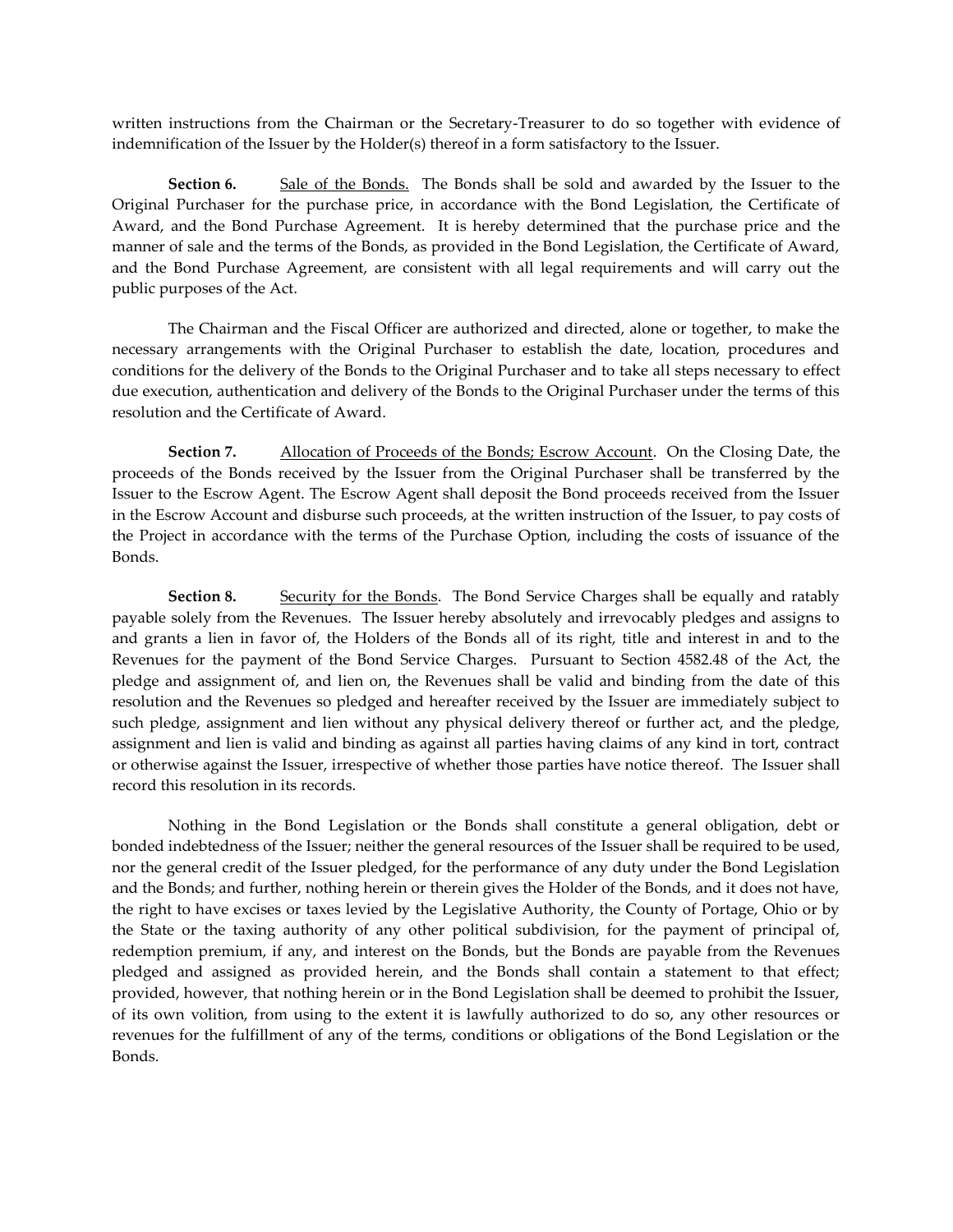**Section 9.** Documents and Transcripts. In order to secure the payment of the Bond Service Charges on the Bonds and to provide for the issuance and sale of the Bonds to finance the costs of the Property, the Board authorizes and directs the Chairman or the Fiscal Officer, or any other officer of the Issuer, alone or in conjunction with any of the others, to sign and deliver, in the name and on behalf of the Issuer, the Bond Purchase Agreement, the Assignment of Purchase Option, the Lease Agreement, the Assignment of Rental Payments, and the other Issuer Documents, provided that such Issuer Documents shall be in final form approved by the Chairman, shall not be inconsistent with the Bond Legislation and the Act, and shall not be substantially adverse to the Issuer. The approval of the Issuer Documents shall be conclusively evidenced by its execution.

The Board further authorizes and directs the Chairman or the Fiscal Officer, or any other appropriate officer of the Issuer, as appropriate, alone or in conjunction with any of the others, to sign and deliver, such certifications, financing statements, assignments and instruments as are, in the opinion of bond counsel to the Issuer, necessary or appropriate to perfect the pledges set forth in the Bond Legislation, and to consummate the transactions provided for in the Bond Legislation and the Issuer Documents.

The Secretary-Treasurer or other appropriate officer of the Issuer will furnish to the Original Purchaser a true transcript of proceedings, certified by the Secretary-Treasurer or other officer, of all proceedings had with reference to the issuance of the Bond, together with such information for the records as is necessary to determine the regularity and validity of the issuance of the Bonds.

#### **Section 10.** Federal Tax Matters.

(a) Certifications and Information Reporting. If the Fiscal Officer determines in the Certificate of Award to issue the Bonds as Tax-Exempt Bonds, the Legislative Authority authorizes and directs the Chairman, the Vice Chairman, or the Fiscal Officer, alone or in conjunction with any of the others, to do the following:

(i) provide such certificates and to take such actions as necessary, in the opinion of Bond Counsel, in order to assure compliance by the Issuer with its obligations under the Code relating to arbitrage and federal guarantees; and

(ii) sign and file such documents, including forms prescribed by the Internal Revenue Service as are necessary in the opinion of Bond Counsel for the Issuer to comply with the information reporting requirements of Section 149(e) of the Code.

(b) Bond Registration. If the Fiscal Officer determines in the Certificate of Award to issue the Bonds as Tax-Exempt Bonds, in compliance with Section 149(a) of the Code, the Bonds shall be issued only as fully registered bonds.

**Section 11.** Retention of Bond Counsel. The legal services of the law firm of Roetzel & Andress, LPA ("Bond Counsel") are hereby retained. Those legal services shall be in the nature of legal advice and recommendations in connection with the security, issuance and sale of the Bonds, preparation of certain documents and rendering an approving legal opinion with respect to the Bonds. In rendering those legal services, as an independent contractor and in an attorney-client relationship, Bond Counsel shall not exercise any administrative discretion on behalf of the Issuer or the Legislative Authority in the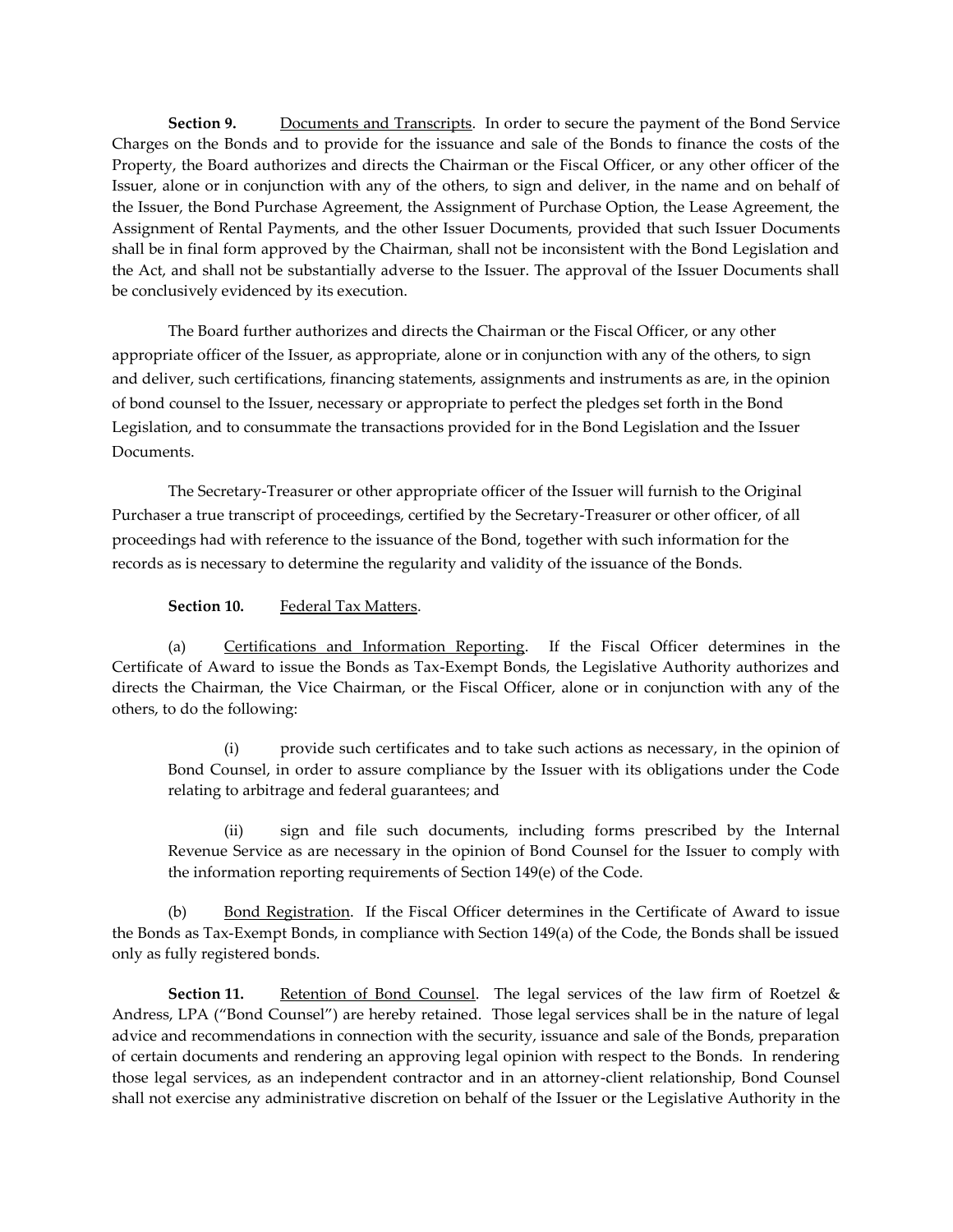formulation of public policy, the expenditure of public finds, the enforcement of laws, rules and regulations of this state, any political subdivision of this state or the execution of public trusts. The reasonable fee for the services of Bond Counsel shall be paid from the proceeds of the Bond or otherwise paid by the Issuer.

**Section 12.** Effective Date. This resolution shall take effect immediately upon its enactment, and be it further

**RESOLVED,** that the Board finds and determines that all formal action of this board concerning and relating to the adoption of this resolution were taken in open meeting of this Board and that all deliberations of this Board that resulted in those formal actions were in meeting open to the public in compliance with the law, including Section 121.22 of the Ohio Revised Code.

Voice vote was as follows:

| T.N. Bhargava; yea       | Thomas V. Chema; yea | David Dix; yea          |
|--------------------------|----------------------|-------------------------|
| Jack Kohl; yea           | Neil Mann, Jr.; yea  | Steven P. McDonald; yea |
| James A. Wyatt, Jr.; yea |                      |                         |
|                          |                      |                         |

\* \* \* \* \*

| <b>RESOLUTION NO. 12-014</b> |  | <b>PORT AUTHORITY FISCAL 2013</b> |
|------------------------------|--|-----------------------------------|
|                              |  | <b>APPROPRIATION MEASURE</b>      |

It was moved by Steven P. McDonald, seconded Thomas V. Chema that the following Resolution be adopted:

| WHEREAS,         | the Portage County Budget Commission has provided the Official Certificate of<br>Estimated Resources for 2013 for the Portage County Port Authority; and                           |
|------------------|------------------------------------------------------------------------------------------------------------------------------------------------------------------------------------|
| WHEREAS,         | Article VI, Section 2 of the Rules and Regulations of the Portage County Port<br>Authority requires that Port Authority funds be appropriated; now therefore be<br>it              |
| <b>RESOLVED,</b> | by the Portage County Port Authority Board of Directors that funds are set aside<br>for Port Authority expenditures during the fiscal year ending December 31, 2013<br>as follows: |
|                  | PORTAGE COUNTY PORT AUTHORITY                                                                                                                                                      |

#### **2013 Budget**

| <b>Estimated Beginning Balance</b> | Amount       |
|------------------------------------|--------------|
| Checking Account                   | \$110,000.00 |
| Money Market Account               | \$129,850.00 |
| Total Estimated Balance            | \$239,850.00 |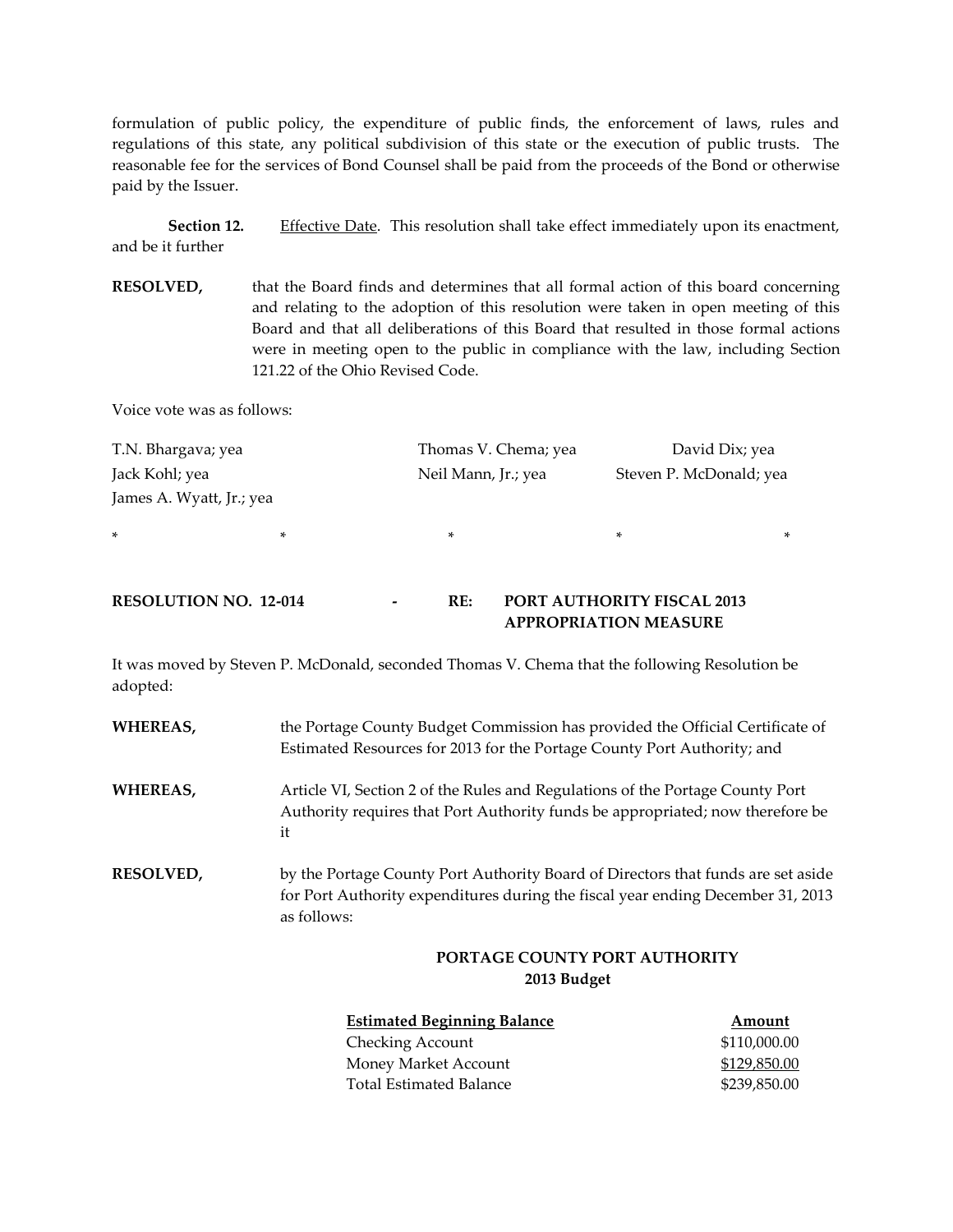|                            | Description                                                                                                                                                                                                                                                                                                             |              |  |
|----------------------------|-------------------------------------------------------------------------------------------------------------------------------------------------------------------------------------------------------------------------------------------------------------------------------------------------------------------------|--------------|--|
|                            | <b>Revenues</b><br>2013 - Cascades Admin. Fees                                                                                                                                                                                                                                                                          | \$5,225.00   |  |
|                            | 2013 - Plaza Schroer Fees                                                                                                                                                                                                                                                                                               | \$1,387.00   |  |
|                            | <b>Total Revenues</b>                                                                                                                                                                                                                                                                                                   | \$6,612.00   |  |
|                            |                                                                                                                                                                                                                                                                                                                         |              |  |
|                            | <b>Total Estimated Resources</b>                                                                                                                                                                                                                                                                                        | \$246,462.00 |  |
|                            | <b>Expenses</b>                                                                                                                                                                                                                                                                                                         |              |  |
|                            | Employee Full-time Salaries                                                                                                                                                                                                                                                                                             | \$0.00       |  |
|                            | <b>PERS</b>                                                                                                                                                                                                                                                                                                             | \$0.00       |  |
|                            | Medicare                                                                                                                                                                                                                                                                                                                | \$0.00       |  |
|                            | <b>Workers Compensation</b>                                                                                                                                                                                                                                                                                             | \$0.00       |  |
|                            | <b>Health Benefits</b>                                                                                                                                                                                                                                                                                                  | \$0.00       |  |
|                            | <b>Contract Services</b>                                                                                                                                                                                                                                                                                                | \$13,500.00  |  |
|                            | <b>Special Project</b>                                                                                                                                                                                                                                                                                                  | \$50,000.00  |  |
|                            | <b>Training/Meeting Expenses</b>                                                                                                                                                                                                                                                                                        | \$1,000.00   |  |
|                            | Transportation                                                                                                                                                                                                                                                                                                          | \$1,000.00   |  |
|                            | Membership Dues                                                                                                                                                                                                                                                                                                         | \$5,900.00   |  |
|                            | Advertising/Marketing                                                                                                                                                                                                                                                                                                   | \$2,500.00   |  |
|                            | Telephone                                                                                                                                                                                                                                                                                                               | \$0.00       |  |
|                            | Postage                                                                                                                                                                                                                                                                                                                 | \$0.00       |  |
|                            | Rent                                                                                                                                                                                                                                                                                                                    | \$0.00       |  |
|                            | Professional/Technical/Insurance Services                                                                                                                                                                                                                                                                               | \$5,000.00   |  |
|                            | <b>Other Services</b>                                                                                                                                                                                                                                                                                                   | \$0.00       |  |
|                            | Equipment                                                                                                                                                                                                                                                                                                               | \$1,000.00   |  |
|                            | Materials & Supplies                                                                                                                                                                                                                                                                                                    | \$150.00     |  |
|                            | Photocopy & Printing Supplies (Copier)                                                                                                                                                                                                                                                                                  | \$0.00       |  |
|                            | Food Supplies                                                                                                                                                                                                                                                                                                           | \$500.00     |  |
|                            | <b>Total Expenses</b>                                                                                                                                                                                                                                                                                                   | \$80,550.00  |  |
|                            | and be it further;                                                                                                                                                                                                                                                                                                      |              |  |
| <b>RESOLVED,</b>           | that the Board of Directors finds and determines that all formal actions of this                                                                                                                                                                                                                                        |              |  |
|                            | Board concerning and relating to the adoption of this resolution were taken in an<br>open meeting of this Board and that all deliberations of this Board that resulted<br>in those formal actions were in a meeting open to the public in compliance with<br>the law including Section 121.22 of the Ohio Revised Code. |              |  |
| Roll Call Vote as Follows: |                                                                                                                                                                                                                                                                                                                         |              |  |

| $\ast$               |  |                          | ×                         |  |
|----------------------|--|--------------------------|---------------------------|--|
| T.N. Bhargava, yea;  |  | Thomas V. Chema, yea;    |                           |  |
| David Dix, yea;      |  | Jack Kohl, yea;          |                           |  |
| Neil Mann, Jr., yea; |  | Steven P. McDonald, yea; | James A. Wyatt, Jr., yea; |  |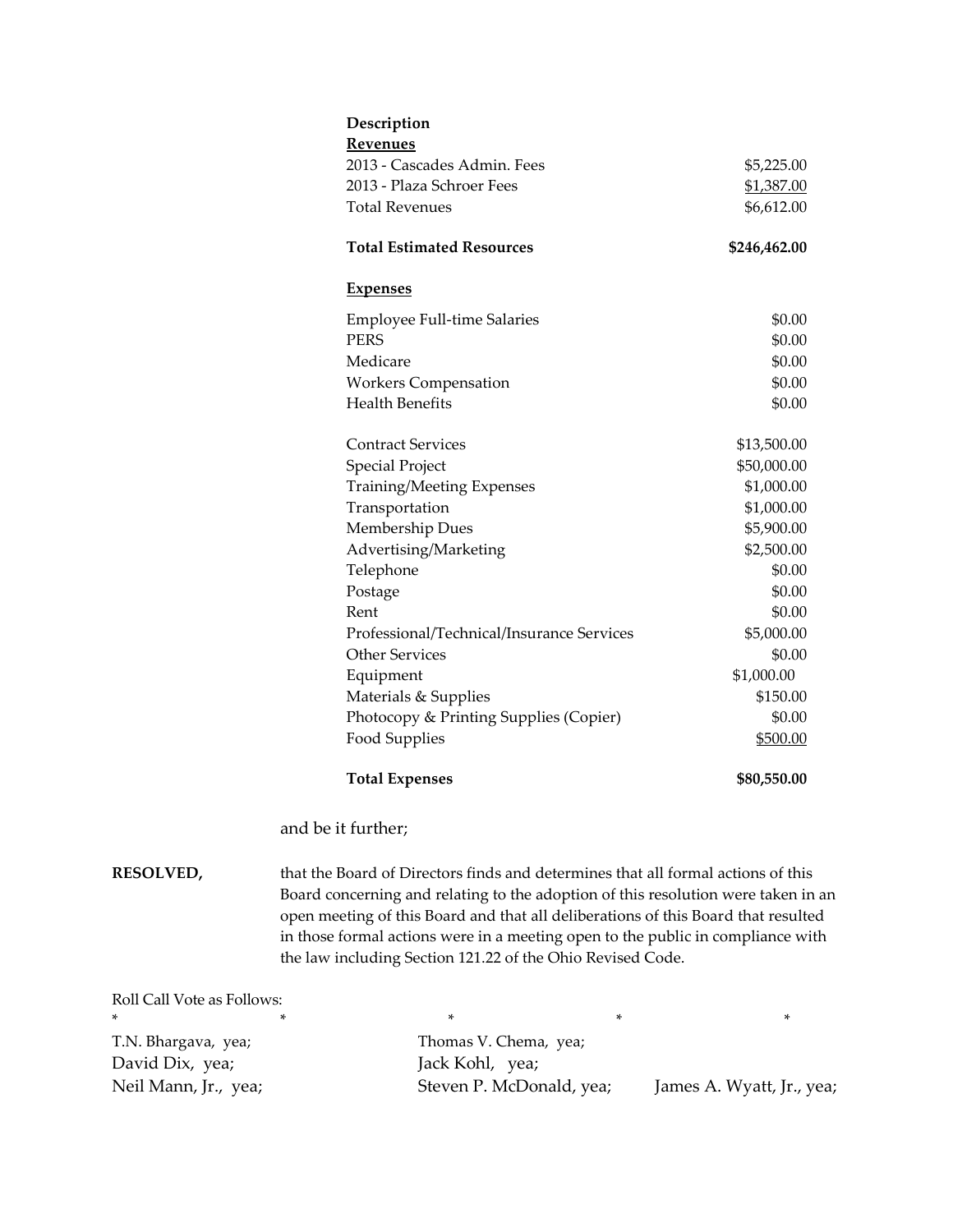\* \* \* \* \*

#### **RESOLUTION NO. : 12-015**

## **RE: JACK KOHL II ELECTED CHAIRMAN OF THE BOARD OF DIRECTORS FOR THE PORTAGE COUNTY PORT AUTHORITY FOR THE YEAR 2013.**

It was moved by Mr. Chema, seconded by Mr. McDonald that the following resolution be adopted:

- **RESOLVED,** that Jack Kohl II is elected to preside at all regular and special meetings in 2013 for a term of one year or until the next organizational meeting of the Board; and be it further
- **RESOLVED,** that the Board of Directors finds and determines that all formal actions of this Board concerning and relating to the adoption of this resolution were taken in an open meeting of this Board and that all deliberations of this Board that resulted in those formal actions were in meeting open to the public in compliance with the law including Section 121.22 of the Ohio Revised Code.

Voice vote was as follows:

| T.N. Bhargava, yea;  | Thomas V. Chema, yea;                              |
|----------------------|----------------------------------------------------|
| David Dix, yea;      | Jack Kohl, yea;                                    |
| Neil Mann, Jr., yea; | Steven P. McDonald, yea; James A. Wyatt, Jr., yea; |

\* \* \* \* \*

**RESOLUTION NO. 12-016**

# **RE: STEVEN P. MCDONALD ELECTED VICE-CHAIRMAN OF THE BOARD OF DIRECTORS FOR THE PORTAGE COUNTY PORT AUTHORITY FOR THE YEAR 2013.**

It was moved by Mr. Mann Jr., seconded by Mr. Dix that the following resolution be adopted:

- **RESOLVED,** that Steven P. McDonald is elected Vice-Chairman of the Board of Directors of the Portage County Port Authority for the year 2013 or until the next organizational meeting of the Board, to preside at all regular and special meetings when and while the Chairman shall vacate the Chair, when so acting shall have all the powers of the Chairman; and be it further
- **RESOLVED,** that the Board of Directors finds and determines that all formal actions of this Board concerning and relating to the adoption of this resolution were taken in an open meeting of this Board and that all deliberations of this Board that resulted in those formal actions were in meeting open to the public in compliance with the law including Section 121.22 of the Ohio Revised Code.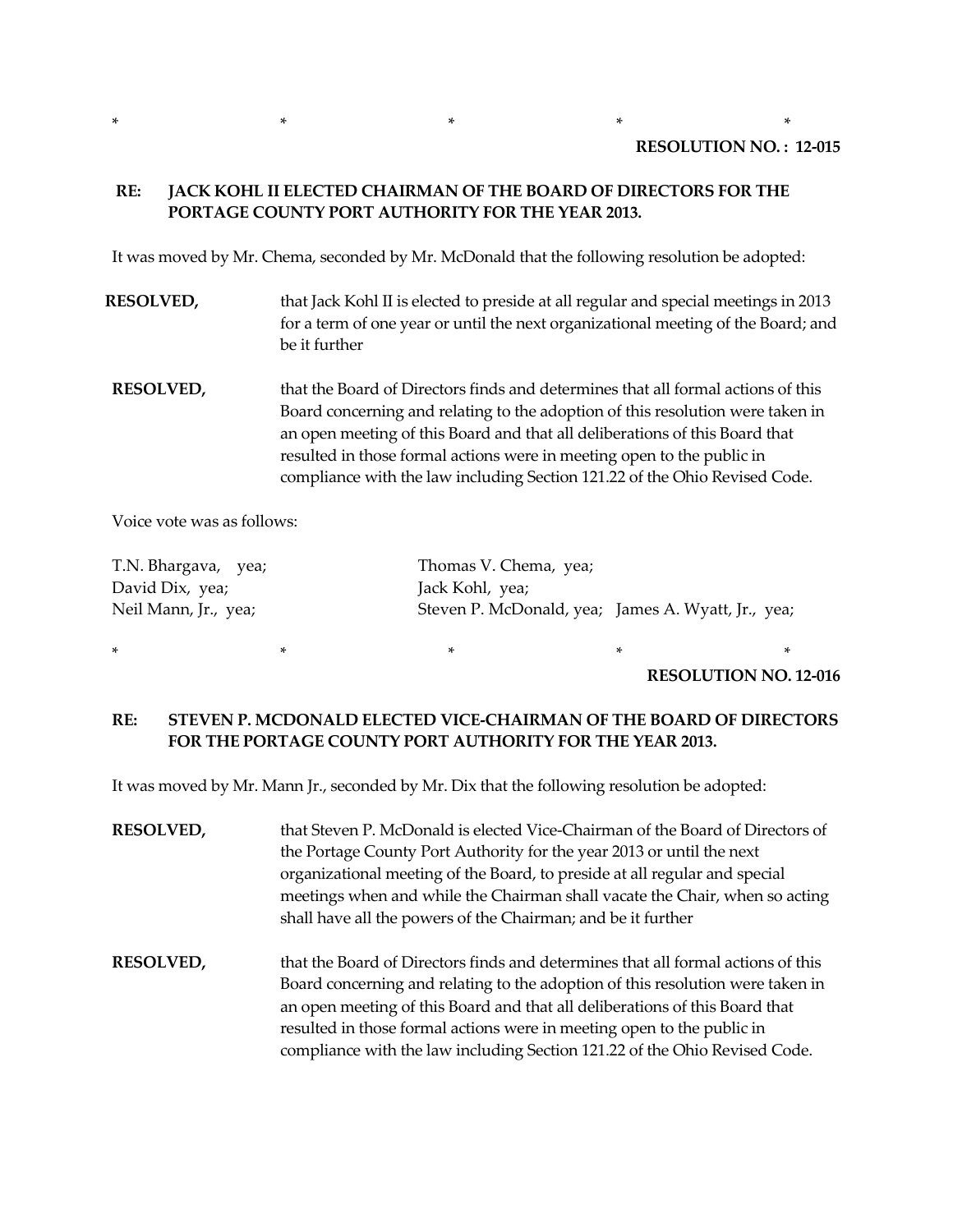Voice vote was as follows:

David Dix; yea Jack Kohl; yea James A. Wyatt, Jr.; yea

T.N. Bhargava; yea Thomas V. Chema; yea Neil Mann, Jr.; yea Steven P. McDonald; yea

#### **RESOLUTION NO. 12-017**

# **RE: APPOINT DIANA FIERLE AS SECRETARY-TREASURER OF THE BOARD OF DIRECTORS FOR THE PORTAGE COUNTY PORT AUTHORITY FOR THE YEAR 2013.**

\* \* \* \* \*

It was moved by Mr. Kohl, seconded by Mr. Mann Jr. that the following resolution be adopted:

- **RESOLVED,** that Diana Fierle is appointed by the Board of Directors of the Portage County Port Authority as Secretary-Treasurer of the Board for the year 2013 or until the next organizational meeting of the Board; and be it further
- **RESOLVED,** that the Board of Directors finds and determines that all formal actions of this Board concerning and relating to the adoption of this resolution were taken in an open meeting of this Board and that all deliberations of this Board that resulted in those formal actions were in meeting open to the public in compliance with the law including Section 121.22 of the Ohio Revised Code.

Voice vote was as follows:

T.N. Bhargava; yea Thomas V. Chema; yea David Dix; yea Jack Kohl; yea Neil Mann, Jr.; yea Steven P. McDonald; yea James A. Wyatt, Jr.; yea

**RESOLUTION NO. 12-018**

# **RE: AUTHORIZE THE PURCHASE OF SURETY BONDS FOR THE SECRETARY-TREASURER, AND DIRECTORS JACK KOHL AND STEVEN MCDONALD OF THE PORTAGE COUNTY PORT AUTHORITY.**

\* \* \* \* \*

It was moved by Mr. McDonald, seconded by Mr. Dix to approve the following:

**WHEREAS,** Article IV, Section 10 of the Port Authority By-Laws requires that: "Checks, drafts, notes, bonds and other instruments requiring the payment of sums of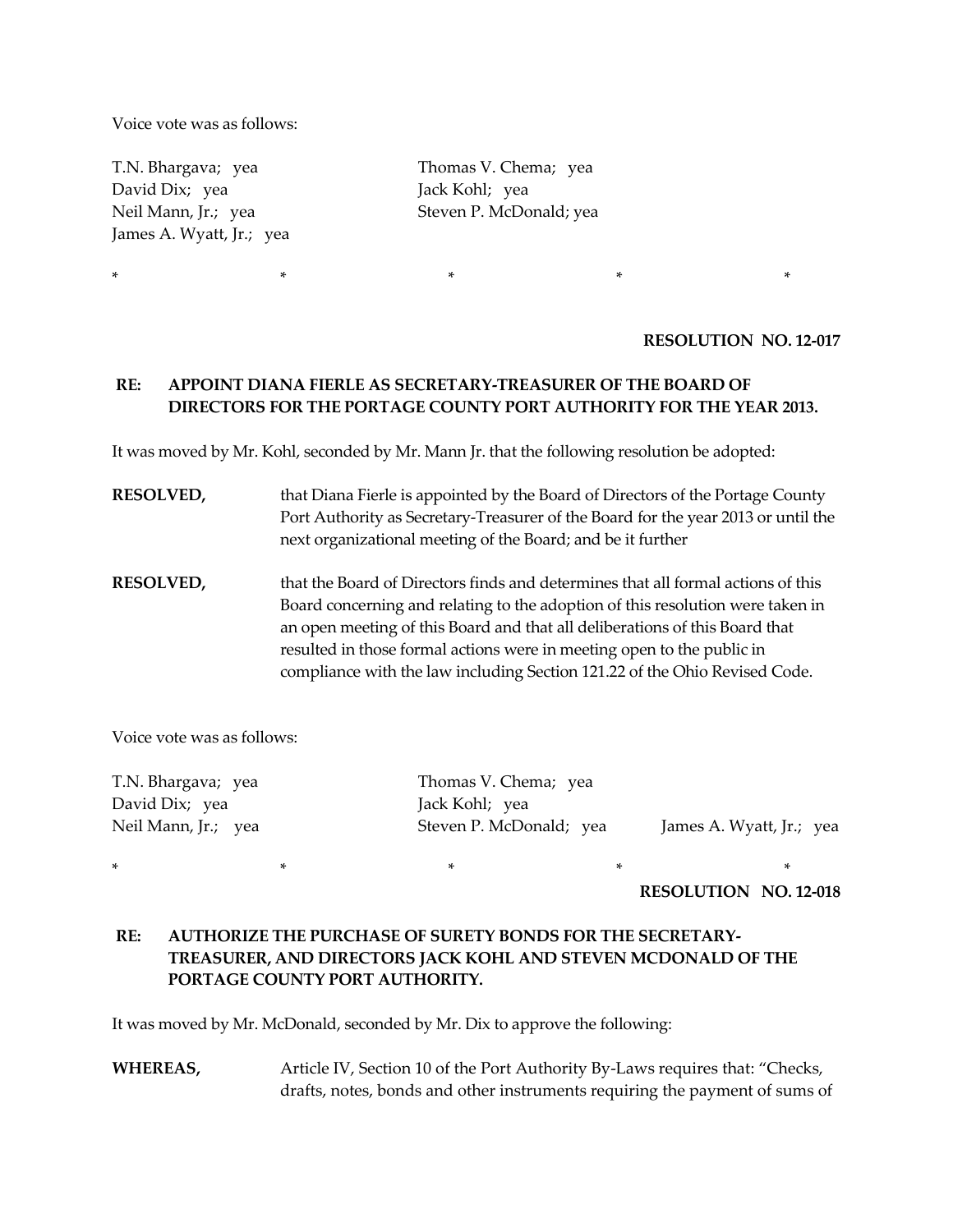money shall be executed with two signatures: one being of the Chairman or Vice-Chairman, and the other being the Secretary-Treasurer. The Board of Directors may at any time or from time to time designate one or more of its members or any other employee or officer to execute any such instrument for and on behalf of the Authority."; and

- **WHEREAS,** the Board of Directors have agreed and designated Directors Jack Kohl and Steven P. McDonald to sign as secondary signatory on the checking account; now therefore be it
- **RESOLVED,** in accordance with Section 7 (B) of the By-Laws, the Board of Directors authorizes the purchase of surety bonds for the Secretary-Treasurer, and Directors Jack Kohl and Steven P. McDonald; and be it further
- **RESOLVED,** that the purchase is to be made from the Edward H. Sutton Insurance Agency, Inc., P.O. Box 271, Aurora, Ohio 44202, in an amount of \$100 per year for each \$5000 Surety Bond; and be it further
- **RESOLVED,** that the Board of Directors finds and determines that all formal actions of this Board concerning and relating to the adoption of this resolution were taken in an open meeting of this Board and that all deliberations of this Board that resulted in those formal actions were in meeting open to the public in compliance with the law including Section 121.22 of the Ohio Revised Code.

Voice vote was as follows:

| T.N. Bhargava; yea  | Thomas V. Chema; yea    |                          |
|---------------------|-------------------------|--------------------------|
| David Dix; yea      | Jack Kohl; yea          |                          |
| Neil Mann, Jr.; yea | Steven P. McDonald; yea | James A. Wyatt, Jr.; yea |
|                     |                         |                          |

\* \* \* \* \*

 **RESOLUTION NO. 12- 019**

# **RE: AUTHORIZATION FOR THE PURCHASE OF ITEMS NECESSARY FOR THE HOSTING OF PORTAGE COUNTY PORT AUTHORITY FUNCTIONS AND MEETING EXPENSES FROM JANUARY 1, 2013 THROUGH DECEMBER 31, 2013.**

It was moved by Mr. McDonald, seconded by Mr. Dix that the following Resolution be adopted:

- **WHEREAS,** the Board of Directors hosts various meetings and functions throughout the year for which they must authorize the purchase of items necessary for those events; and
- **WHEREAS,** in accordance with the Auditor of the State of Ohio Bulletin 2004-002, which requires "that expenditures of public funds for coffee, meals, refreshments,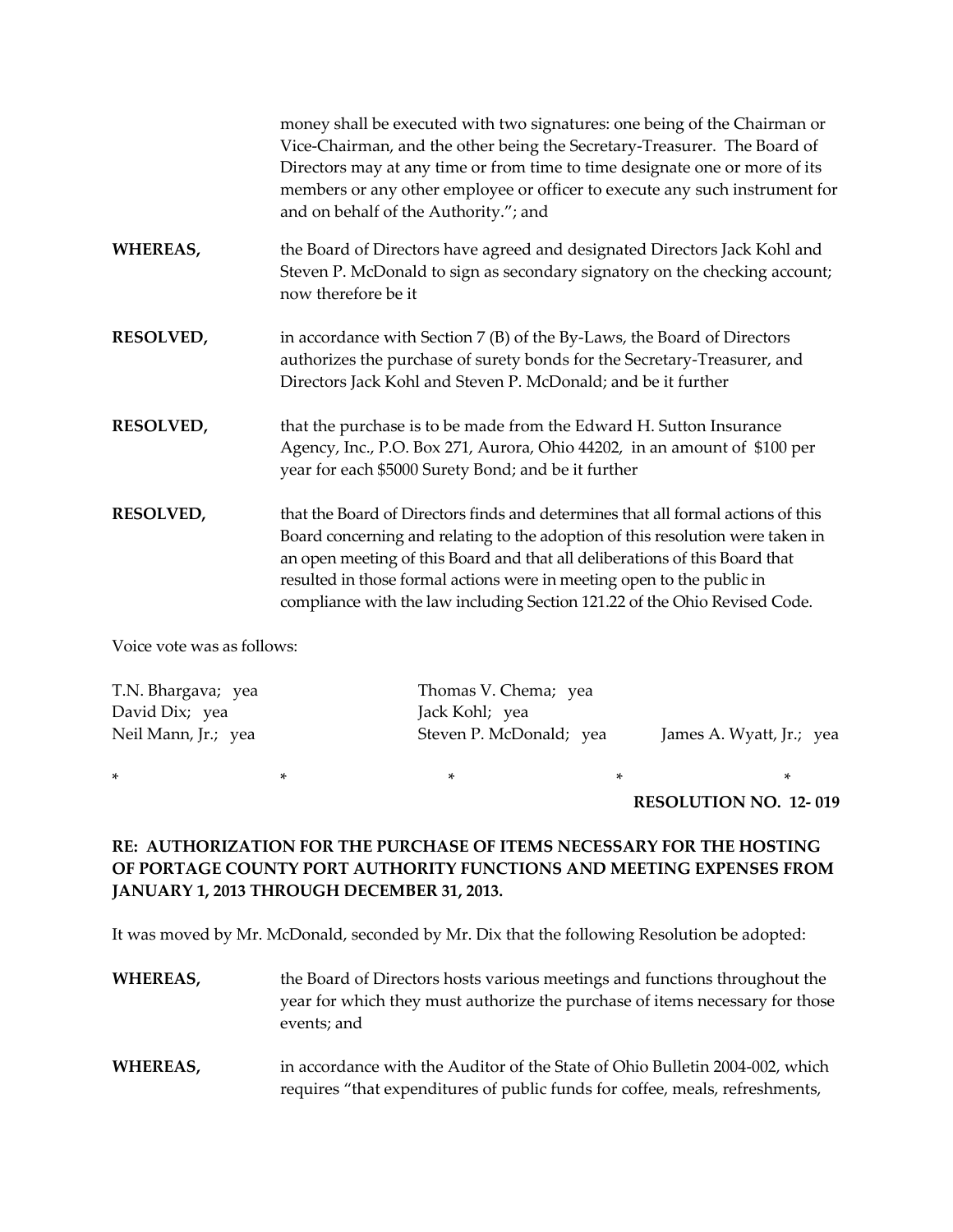or other amenities have prior authorization by the appropriate legislative authority"; now therefore be it **RESOLVED,** that the Portage County Port Authority Board of Directors does hereby authorize the purchase of items necessary to host various meetings and events throughout the year 2013 in a total amount not to exceed \$150; and be it further **RESOLVED,** that the Board of Directors finds and determines that all formal actions of this Board concerning and relating to the adoption of this resolution were taken in an open meeting of this Board and that all deliberations of this Board that resulted in those formal actions were in meeting open to the public in compliance with the law including Section 121.22 of the Ohio Revised Code. Voice vote was as follows:

| T.N. Bhargava; yea  |   | Thomas V. Chema; yea    |   |                          |
|---------------------|---|-------------------------|---|--------------------------|
| David Dix; yea      |   | Jack Kohl; yea          |   |                          |
| Neil Mann, Jr.; yea |   | Steven P. McDonald; yea |   | James A. Wyatt, Jr.; yea |
| $\ast$              | ∗ | ∗                       | * | ∗                        |

## **RESOLUTION NO. 12-020**

### **RE: AUTHORIZE PAYMENT OF DUES TO THE OHIO PORT AUTHORITY COUNCIL.**

It was moved by Mr. McDonald, seconded by Mr. Dix that the following resolution be adopted:

| WHEREAS,         | Ohio Governor Voinovich's Executive Order 98-09V created the Ohio Port<br>Authority Council consisting of one House Representative (ex-officio<br>capacity), one Senate Representative (ex-officio capacity), one ODOT<br>Representative, one Ohio Department of Development Representative, and<br>one member from each Port Authority, as designated by the Chairman.<br>Council members are appointed by the Governor and serve three (3) year<br>terms; and |
|------------------|-----------------------------------------------------------------------------------------------------------------------------------------------------------------------------------------------------------------------------------------------------------------------------------------------------------------------------------------------------------------------------------------------------------------------------------------------------------------|
| WHEREAS,         | that the Board of Directors agreed to join the Ohio Port Authority Council at<br>a current cost not to exceed \$300 for 2013. The Board of Directors noted that<br>the dues may increase for 2013, to be decided by the Ohio Port Authority<br>Council; now therefore be it                                                                                                                                                                                     |
| <b>RESOLVED,</b> | that the Board of Directors authorizes payment not to exceed \$300 for dues in<br>2013 or in the amount determined in 2012 or 2013 by the Ohio Port Authority<br>Council; and be it further                                                                                                                                                                                                                                                                     |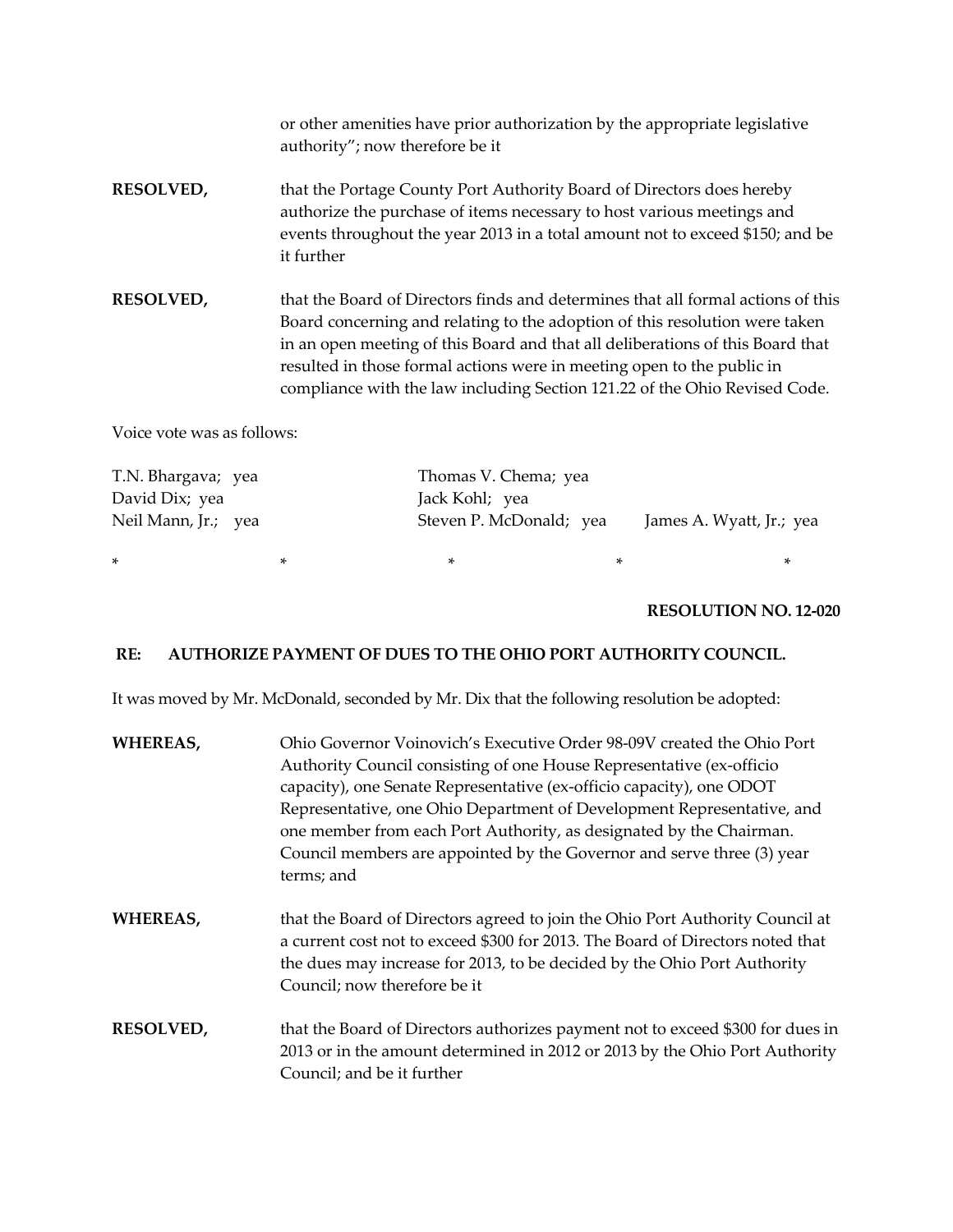# **RESOLVED,** that the Board of Directors finds and determines that all formal actions of this Board concerning and relating to the adoption of this resolution were taken in an open meeting of this Board and that all deliberations of this Board that resulted in those formal actions were in meeting open to the public in compliance with the law including Section 121.22 of the Ohio Revised Code.

Voice vote was as follows:

| T.N. Bhargava; yea  | Thomas V. Chema; yea    |                          |
|---------------------|-------------------------|--------------------------|
| David Dix; yea      | Jack Kohl; yea          |                          |
| Neil Mann, Jr.; yea | Steven P. McDonald; yea | James A. Wyatt, Jr.; yea |

\* \* \* \* \*

**RESOLUTION NO. 12-021**

# **RE: APPOINTMENT OF DIRECTORS THOMAS V. CHEMA AND JACK KOHL AS THE PORTAGE COUNTY PORT AUTHORITY APPOINTMENTS TO THE OHIO PORT AUTHORITY COUNCIL FOR 2013.**

It was moved by Mr. McDonald, seconded by Mr. Dix that the following Resolution be adopted:

| <b>WHEREAS,</b>    | the Portage County Port Authority was created by the Portage County Board<br>of Commissioners in April 2002 by Resolution No. 02-0372 under Section<br>4582 of the Ohio Revised Code; and                                                                                                                                                                   |  |  |
|--------------------|-------------------------------------------------------------------------------------------------------------------------------------------------------------------------------------------------------------------------------------------------------------------------------------------------------------------------------------------------------------|--|--|
| <b>WHEREAS,</b>    | the Ohio Port Authorities Council was created by Executive Order 98-09V;<br>now therefore be it                                                                                                                                                                                                                                                             |  |  |
| <b>RESOLVED,</b>   | that the Portage County Port Authority Board of Directors makes the<br>following appointments for the Portage County Port Authority<br>representative to the Ohio Port Authorities Council for the year 2013. The<br>Board of Directors notes that term of this appointment is three (3) years but<br>they agreed to revisit this appointment yearly:       |  |  |
| 2010 Appointments: | Director Thomas V. Chema<br>Director Jack Kohl                                                                                                                                                                                                                                                                                                              |  |  |
|                    | ; and be it further                                                                                                                                                                                                                                                                                                                                         |  |  |
| <b>RESOLVED,</b>   | that the Board of Directors authorizes the Directors to travel to regular and<br>special meetings of the Ohio Port Authorities Council throughout 2013. The<br>Board of Directors also authorizes reimbursement of the Directors' travel<br>expenses in accordance with the Port Authorities' Travel and Expense<br>Reimbursement Policy; and be it further |  |  |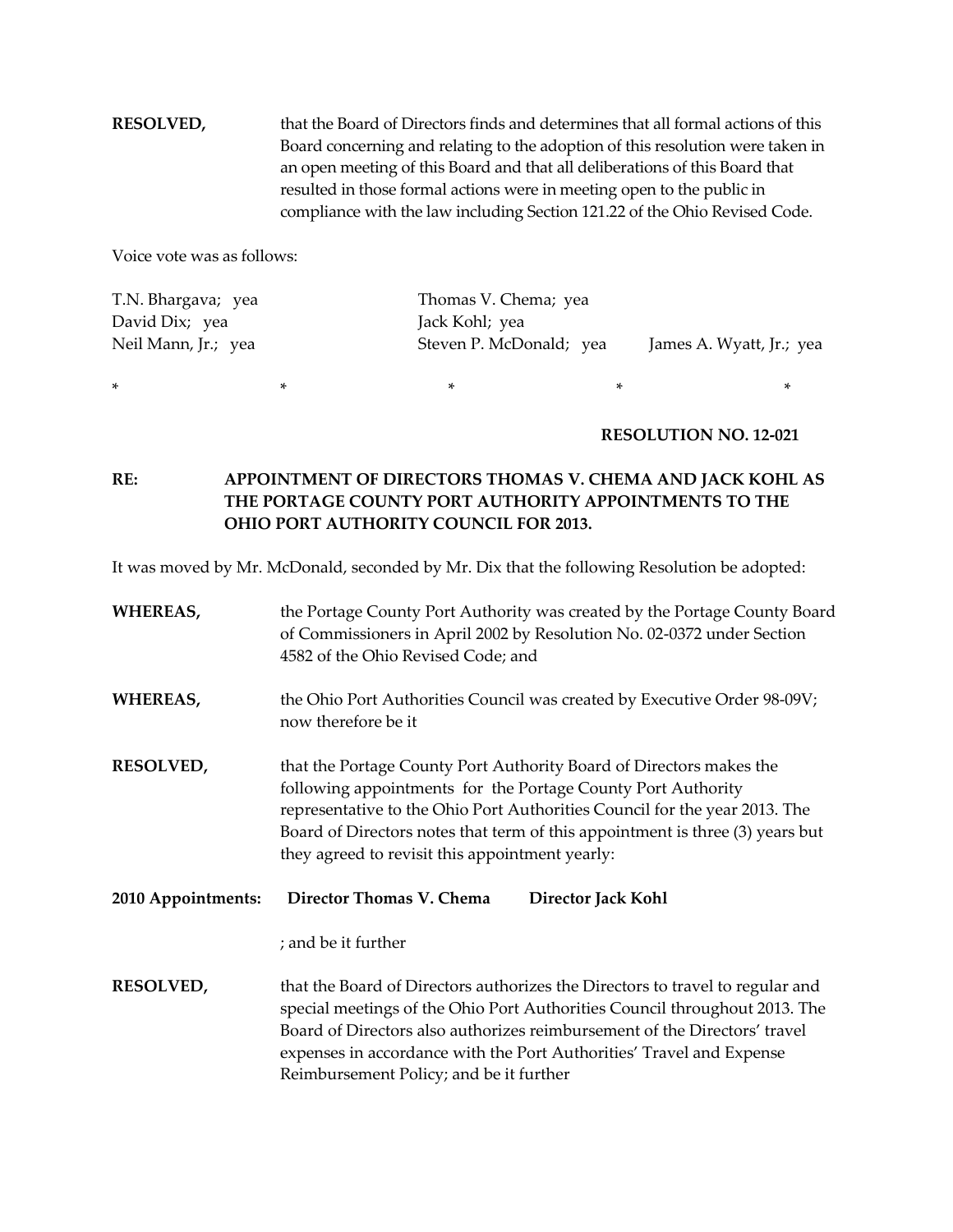**RESOLVED,** that the Board of Directors finds and determines that all formal actions of this Board concerning and relating to the adoption of this resolution were taken in an open meeting of this Board and that all deliberations of this Board that resulted in those formal actions were in a meeting open to the public in compliance with the law including Section 121.22 of the Ohio Revised Code.

| Voice vote was as follows: |                         |                          |
|----------------------------|-------------------------|--------------------------|
| T.N. Bhargava; yea         | Thomas V. Chema; yea    |                          |
| David Dix; yea             | Jack Kohl; yea          |                          |
| Neil Mann, Jr.; yea        | Steven P. McDonald; yea | James A. Wyatt, Jr.; yea |
|                            |                         |                          |

\* \* \* \* \*

#### **RESOLUTION NO. 12-022**

# **RE: AUTHORIZE PORTAGE DEVELOPMENT BOARD PRESIDENT/PORT AUTHORITY EX OFFICIO MEMBER BRADFORD R. EHRHART TO ATTEND OHIO PORT AUTHORITY COUNCIL MEETINGS IN 2013 (AS HIS SCHEDULE ALLOWS) AND RECEIVE REIMBURSEMENT.**

It was moved by Mr. McDonald, seconded by Mr. Dix that the following Resolution be adopted:

| <b>RESOLVED,</b> | that the Board of Directors authorizes Portage Development Board              |
|------------------|-------------------------------------------------------------------------------|
|                  | President/Port Authority Ex Officio member Bradford R. Ehrhart to travel for  |
|                  | regular and special meetings of the Ohio Port Authorities Council             |
|                  | throughout 2013 on their behalf, as his schedule allows. The Board of         |
|                  | Directors also authorizes Bradford R. Ehrhart to spend the night prior to the |
|                  | meetings when the meetings begin prior to 10:00 AM in the morning and         |
|                  | authorizes reimbursement of the President's travel expenses in accordance     |
|                  | with the Port Authorities' Travel and Expense Reimbursement Policy; and be    |
|                  | it further                                                                    |

**RESOLVED,** that the Board of Directors finds and determines that all formal actions of this Board concerning and relating to the adoption of this resolution were taken in an open meeting of this Board and that all deliberations of this Board that resulted in those formal actions were in a meeting open to the public in compliance with the law including Section 121.22 of the Ohio Revised Code.

Voice vote was as follows:

| T.N. Bhargava; yea  | Thomas V. Chema; yea    |                          |
|---------------------|-------------------------|--------------------------|
| David Dix; yea      | Jack Kohl; yea          |                          |
| Neil Mann, Jr.; yea | Steven P. McDonald; yea | James A. Wyatt, Jr.; yea |

\* \* \* \* \*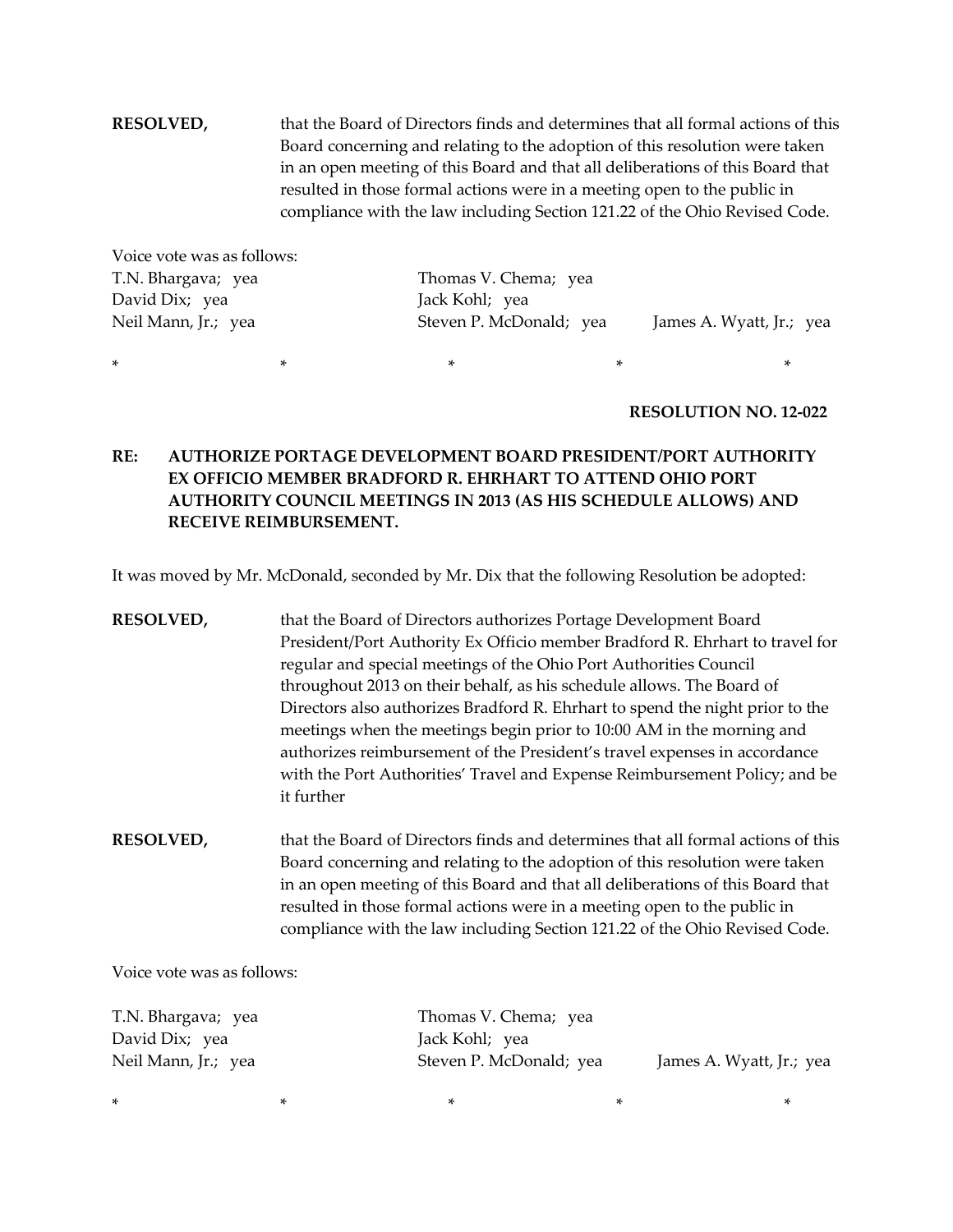### **RESOLUTION NO. 12-023**

# **RE: IN ACCORDANCE WITH OHIO SUBSTITUTE HOUSE BILL 9 (126TH GENERAL ASSEMBLY) APPOINT SECRETARY-TREASURER DIANA FIERLE AS THE DESIGNEE TO ATTEND TRAINING PROGRAMS AND SEMINARS ABOUT OHIO'S PUBLIC RECORDS LAW.**

**I**t was moved by Mr. McDonald, seconded by Mr. Dix that the following Resolution be adopted:

| Ohio Substitute House Bill 9 (126 <sup>th</sup> General Assembly) requires a public office<br>to adopt a public records policy in compliance with Ohio's Public Records<br>Law for responding to public requests for information; and                                                                                                                                                                                              |
|------------------------------------------------------------------------------------------------------------------------------------------------------------------------------------------------------------------------------------------------------------------------------------------------------------------------------------------------------------------------------------------------------------------------------------|
| Ohio law requires that elected and appointed officials attend a three hour<br>seminar about Public Records Law but also allows the official to appoint a<br>designee; now there for be it                                                                                                                                                                                                                                          |
| that the Portage County Port Authority Board of Directors does hereby<br>appoint Secretary-Treasurer Diana Fierle as the Board's designee to attend<br>the required training in accordance with Ohio Substitute House Bill 9 (126 <sup>th</sup> )<br>General Assembly) and authorize reimbursement of all travel expenses in<br>accordance with the Port Authority's Travel and Expense Reimbursement<br>Policy; and be it further |
| that the Board of Directors finds and determines that all formal actions of this<br>Board concerning and relating to the adoption of this resolution were taken<br>in an open meeting of this Board and that all deliberations of this Board that<br>resulted in those formal actions were in meeting open to the public in<br>compliance with the law including Section 121.22 of the Ohio Revised Code.                          |
|                                                                                                                                                                                                                                                                                                                                                                                                                                    |

Voice vote was as follows:

David Dix; yea James Wyatt; yea

T.N. Bhargava; yea Thomas V. Chema; yea Jack Kohl; yea Neil Mann, Jr.; yea Steven P. McDonald; yea

 $\ast$  \*  $\ast$  \*  $\ast$  \*  $\ast$  \*